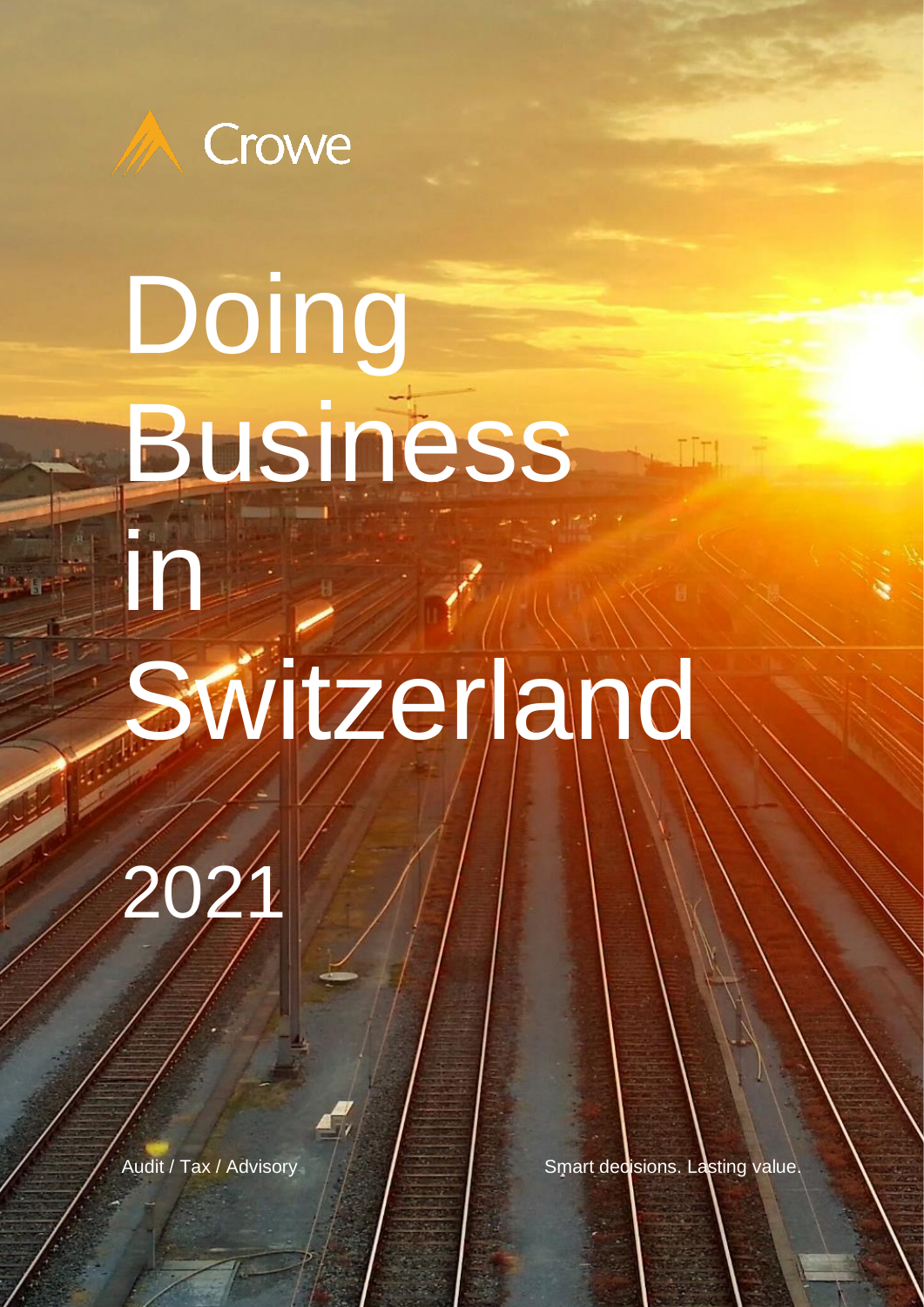# Welcome

## to Doing Business in Switzerland

Doing Business in Switzerland has been prepared by the Crowe Global member firm in Switzerland to provide general information for persons planning to do business with or in the country concerned and/or individuals intending to live and work in Switzerland temporarily or permanently.

This Guide includes relevant information about business operations and taxation matters. It is intended to assist organizations that are considering establishing a business in Switzerland either as a separate entity or as a subsidiary of an existing foreign company. It will also be helpful to anyone planning to come to Switzerland to work and live here either on secondment or as a permanent life choice.

Unless noted otherwise, the information contained in this Guide is believed to be accurate as of 1 January 2021. However, general publications of this nature cannot be used and are not intended to be used as a substitute for professional guidance specific to the reader's particular circumstances.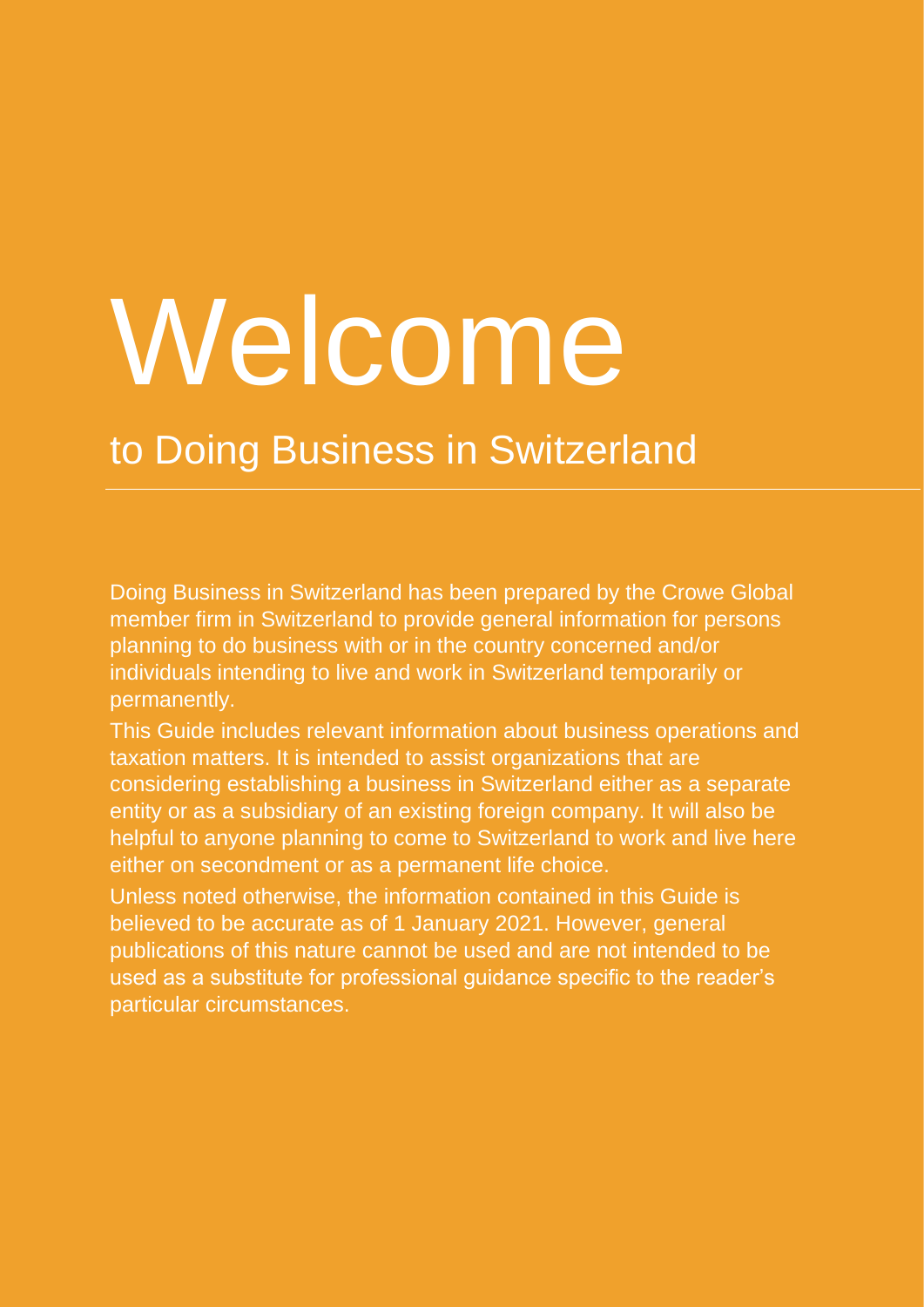*All lasting business is built on friendship. Alfred A. Montapert*



## About Crowe Global

Crowe Global is ranked among the top 10 global accounting networks with more than 200 independent accounting and advisory services firms in about 145 countries around the world. Crowe Global member firms are committed to impeccable quality service, highly integrated service delivery processes, and a common set of core values that guide decisions daily.

Each firm is well-established as a leader in its national business community and is staffed by nationals, thereby providing the knowledge of local laws and customs which is important to clients undertaking new ventures or expanding into other countries. Crowe Global member firms are known for their personal service to privately and publicly held businesses in all sectors and have built an international reputation in the areas of audit, tax, and advisory services.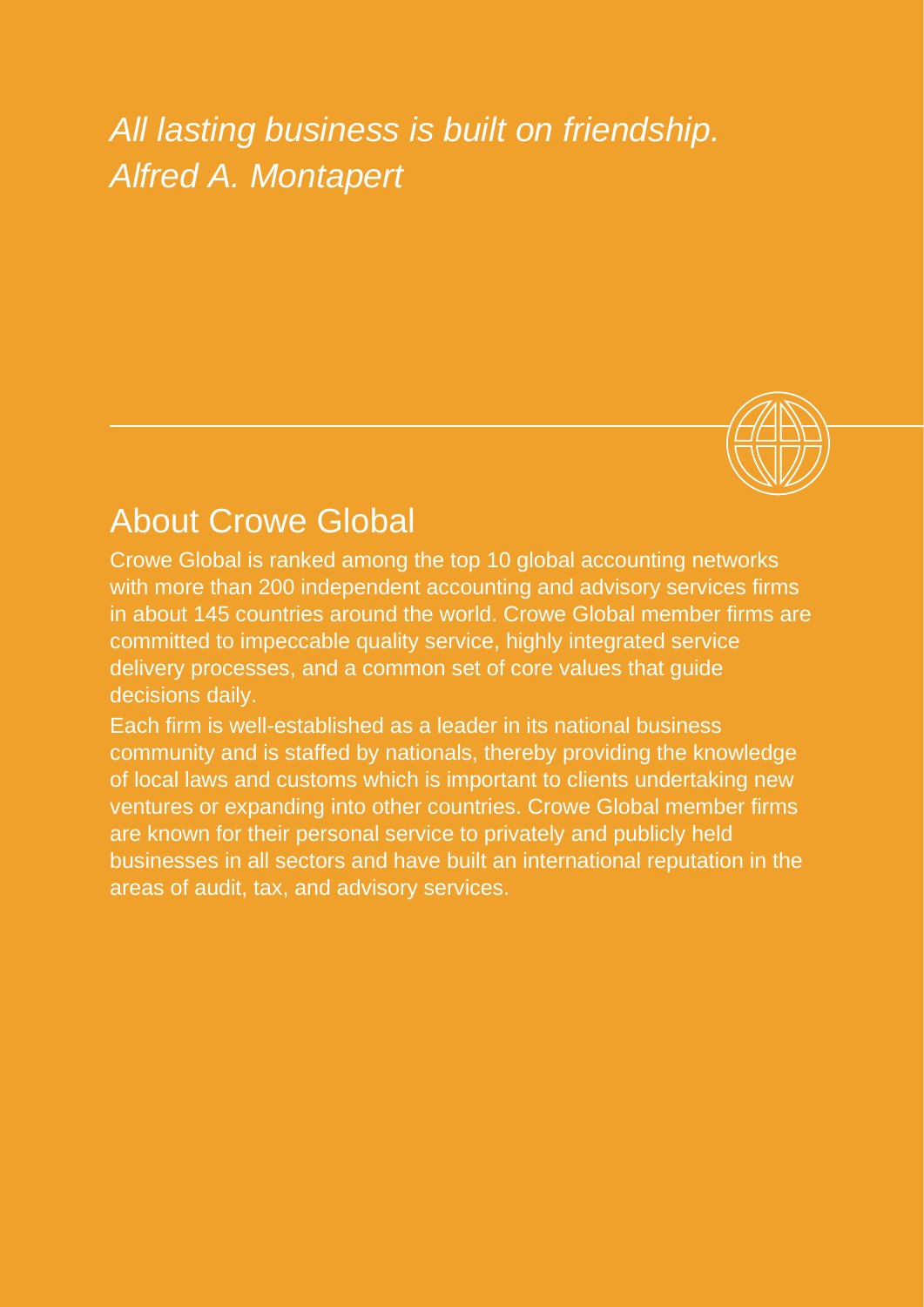## General information

| Local currency, average<br>exchange rate to EUR as CHF 1,04<br>of 31/12/2021 |                                                                        |
|------------------------------------------------------------------------------|------------------------------------------------------------------------|
| Currency                                                                     | Swiss Francs (CHF)                                                     |
| <b>Official Languages</b>                                                    | German, French, Italian (English generally accepted by<br>authorities) |

## Types of organization

| <b>LLC</b>                                                           |                                                                                                                                                                                                                                                                                                                                                                                                                                                                                                                                                                                                                                                                                                                                                                                                                                                                                                                                                                                                                                                               |
|----------------------------------------------------------------------|---------------------------------------------------------------------------------------------------------------------------------------------------------------------------------------------------------------------------------------------------------------------------------------------------------------------------------------------------------------------------------------------------------------------------------------------------------------------------------------------------------------------------------------------------------------------------------------------------------------------------------------------------------------------------------------------------------------------------------------------------------------------------------------------------------------------------------------------------------------------------------------------------------------------------------------------------------------------------------------------------------------------------------------------------------------|
| Name in local language                                               | Gesellschaft mit beschränkter Haftung (GmbH) / Société à<br>responsabilité limitée en Suisse (Sàrl)                                                                                                                                                                                                                                                                                                                                                                                                                                                                                                                                                                                                                                                                                                                                                                                                                                                                                                                                                           |
| Registrable in<br>commercial register /<br>legal entity              | yes / yes                                                                                                                                                                                                                                                                                                                                                                                                                                                                                                                                                                                                                                                                                                                                                                                                                                                                                                                                                                                                                                                     |
| Minimum capital                                                      | CHF 20,000                                                                                                                                                                                                                                                                                                                                                                                                                                                                                                                                                                                                                                                                                                                                                                                                                                                                                                                                                                                                                                                    |
| Minimal number of<br>shareholders/ Maximum<br>number of shareholders | Sole shareholder company / n.a.                                                                                                                                                                                                                                                                                                                                                                                                                                                                                                                                                                                                                                                                                                                                                                                                                                                                                                                                                                                                                               |
| Capital tax / Registration<br>fees                                   | no / registration in commercial register                                                                                                                                                                                                                                                                                                                                                                                                                                                                                                                                                                                                                                                                                                                                                                                                                                                                                                                                                                                                                      |
| Written form/notarization                                            | yes / yes                                                                                                                                                                                                                                                                                                                                                                                                                                                                                                                                                                                                                                                                                                                                                                                                                                                                                                                                                                                                                                                     |
| <b>Registration with tax</b><br>authorities                          | yes                                                                                                                                                                                                                                                                                                                                                                                                                                                                                                                                                                                                                                                                                                                                                                                                                                                                                                                                                                                                                                                           |
| <b>Statutory audit</b>                                               | There is no need for an audit if the company is not required to<br>perform a regular or limited audit, if all shareholders agree and<br>if there are no more than 10 full time employment positions on<br>average.<br>The regular audit is provided for economically significant<br>companies. Among these are companies,<br>whose shares are traded on the stock market,<br>$\bullet$<br>whose bonds have been issued,<br>$\bullet$<br>whose assets / turnover contribute at least 20% to the<br>$\bullet$<br>consolidated financial statement,<br>exceed two of the following thresholds for two<br>$\bullet$<br>consecutive years:<br>CHF 20 million balance sheet total,<br>$\Omega$<br>$\circ$ CHF 40 million turnover,<br>250 full-time jobs on average annually,<br>$\circ$<br>which must create a consolidated financial statement,<br>whose shares (who together represent 10% of the<br>$\bullet$<br>share capital) require this (so-called opting-up),<br>or if an appropriate decision from the general meeting<br>of shareholders requires this. |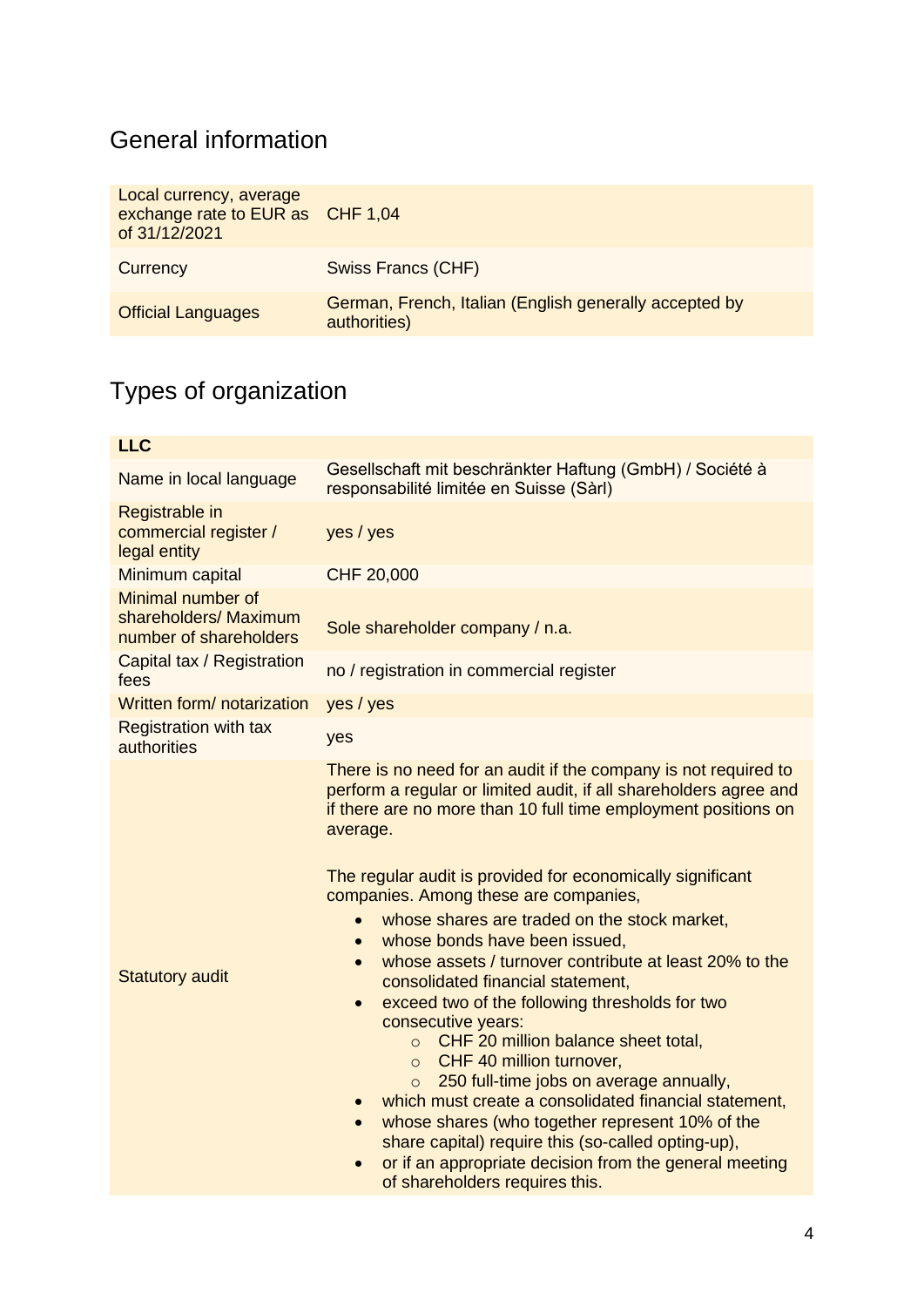## Types of organization (continued)

| <b>Stock company</b>                                                 |                                                                                                                                                                                                                                                                                                                                                                                                                                                                                                                                                                                                                                                                                                                                                                                                                                                                                                                                                                                                                                                                 |
|----------------------------------------------------------------------|-----------------------------------------------------------------------------------------------------------------------------------------------------------------------------------------------------------------------------------------------------------------------------------------------------------------------------------------------------------------------------------------------------------------------------------------------------------------------------------------------------------------------------------------------------------------------------------------------------------------------------------------------------------------------------------------------------------------------------------------------------------------------------------------------------------------------------------------------------------------------------------------------------------------------------------------------------------------------------------------------------------------------------------------------------------------|
| Name in local language                                               | Aktiengesellschaft (AG) / Société anonyme (S.A.)                                                                                                                                                                                                                                                                                                                                                                                                                                                                                                                                                                                                                                                                                                                                                                                                                                                                                                                                                                                                                |
| Registrable in<br>commercial register /<br>legal entity              | yes / yes                                                                                                                                                                                                                                                                                                                                                                                                                                                                                                                                                                                                                                                                                                                                                                                                                                                                                                                                                                                                                                                       |
| Minimum capital                                                      | CHF 100,000                                                                                                                                                                                                                                                                                                                                                                                                                                                                                                                                                                                                                                                                                                                                                                                                                                                                                                                                                                                                                                                     |
| Minimal number of<br>shareholders/ Maximum<br>number of shareholders | Sole shareholder company / n.a.                                                                                                                                                                                                                                                                                                                                                                                                                                                                                                                                                                                                                                                                                                                                                                                                                                                                                                                                                                                                                                 |
| Capital tax / Registration<br>fees                                   | no / registration in commercial register                                                                                                                                                                                                                                                                                                                                                                                                                                                                                                                                                                                                                                                                                                                                                                                                                                                                                                                                                                                                                        |
| Written form/<br>notarization                                        | yes / yes                                                                                                                                                                                                                                                                                                                                                                                                                                                                                                                                                                                                                                                                                                                                                                                                                                                                                                                                                                                                                                                       |
| <b>Registration with tax</b><br>authorities                          | yes                                                                                                                                                                                                                                                                                                                                                                                                                                                                                                                                                                                                                                                                                                                                                                                                                                                                                                                                                                                                                                                             |
| <b>Statutory audit</b>                                               | There is no need for an audit if the company is not required to<br>perform a regular or limited audit, if all shareholders agree and if<br>there are no more than 10 full time employment positions on<br>average.<br>The regular audit is provided for economically significant<br>companies. Among these are companies,<br>whose shares are traded on the stock market,<br>$\bullet$<br>whose bonds have been issued,<br>$\bullet$<br>whose assets / turnover contribute at least 20% to the<br>$\bullet$<br>consolidated financial statement,<br>exceed two of the following thresholds for two<br>$\bullet$<br>consecutive years:<br>CHF 20 million balance sheet total,<br>$\circ$<br>CHF 40 million turnover,<br>$\circ$<br>250 full-time jobs on average annually,<br>$\circ$<br>which must create a consolidated financial statement,<br>whose shares (who together represent 10% of the share<br>$\bullet$<br>capital) require this (so-called opting-up),<br>or if an appropriate decision from the general meeting of<br>shareholders requires this. |
| <b>Branch</b>                                                        |                                                                                                                                                                                                                                                                                                                                                                                                                                                                                                                                                                                                                                                                                                                                                                                                                                                                                                                                                                                                                                                                 |
| Name in local language                                               | Zweigniederlassung / branche                                                                                                                                                                                                                                                                                                                                                                                                                                                                                                                                                                                                                                                                                                                                                                                                                                                                                                                                                                                                                                    |
| Registrable in<br>commercial register /<br>legal entity              | yes / no                                                                                                                                                                                                                                                                                                                                                                                                                                                                                                                                                                                                                                                                                                                                                                                                                                                                                                                                                                                                                                                        |
| Minimum capital                                                      | no                                                                                                                                                                                                                                                                                                                                                                                                                                                                                                                                                                                                                                                                                                                                                                                                                                                                                                                                                                                                                                                              |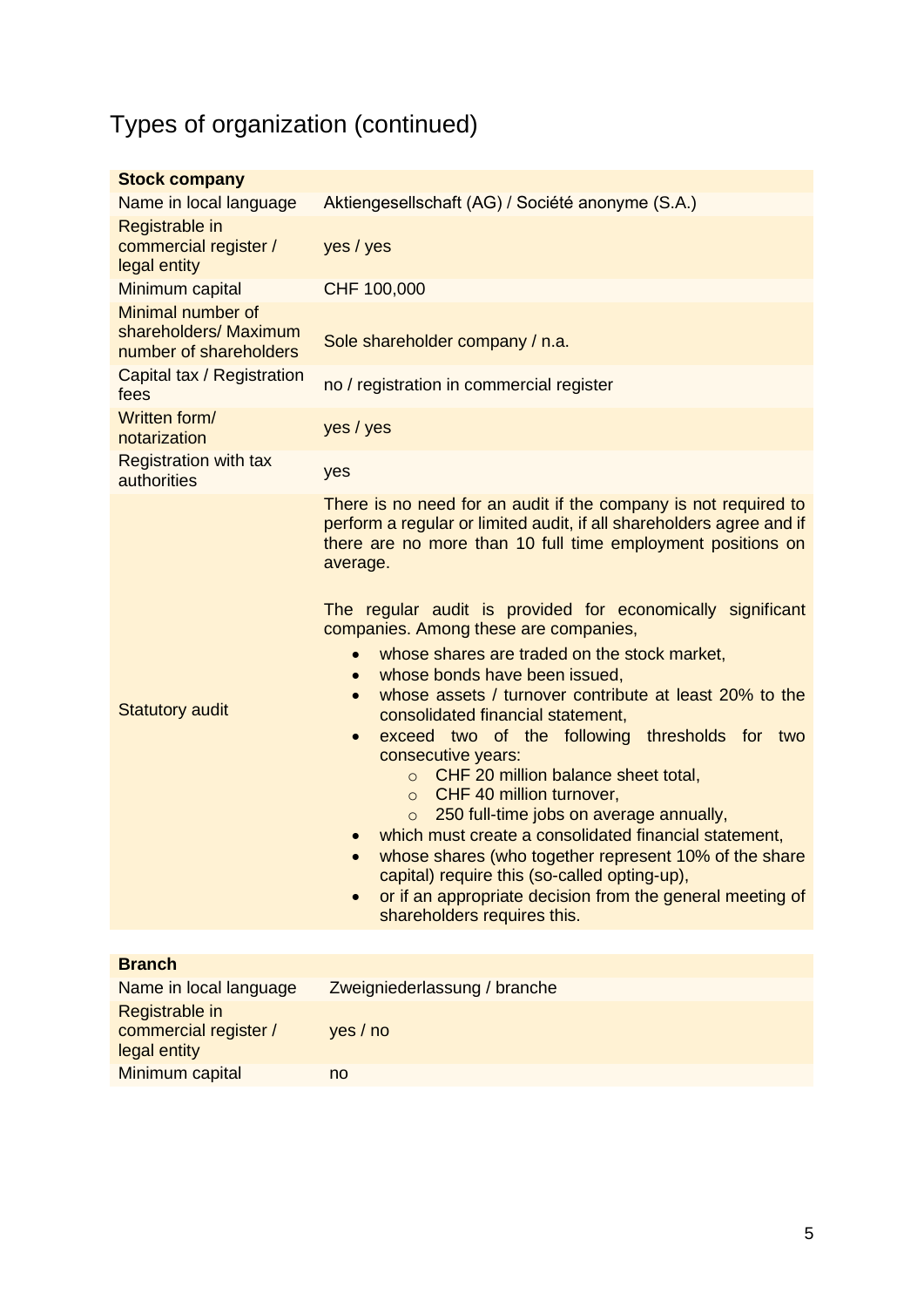## Types of organization (continued)

| <b>Branch</b>                                                        |                                                                                                                      |
|----------------------------------------------------------------------|----------------------------------------------------------------------------------------------------------------------|
| Minimal number of<br>shareholders/ Maximum<br>number of shareholders | n/a                                                                                                                  |
| Capital tax / Registration<br>fees                                   | no / registration in commercial register                                                                             |
| Written form/notarization                                            | yes / yes                                                                                                            |
| <b>Registration with tax</b><br><b>authorities</b>                   | yes                                                                                                                  |
| Statutory audit                                                      | Is only mandatory if the parent company is also audited, or for<br>very large branches that meet certain conditions. |

## Value added tax (VAT)

| <b>Tax Rates</b> | Standard VAT rate: 7,7%                                                                                                                                                                                                                                                                                                                                                                                                                                          |
|------------------|------------------------------------------------------------------------------------------------------------------------------------------------------------------------------------------------------------------------------------------------------------------------------------------------------------------------------------------------------------------------------------------------------------------------------------------------------------------|
|                  | Reduced VAT rate of 3.7% applies to:<br>accommodations                                                                                                                                                                                                                                                                                                                                                                                                           |
|                  | Reduced VAT rate of 2.5% applies to:<br>certain categories of goods and services for certain basic needs<br>such as water supply, food and non-alcoholic beverages, cattle,<br>poultry, fish, cereals and grain, books and newspapers, services<br>of non-commercial radio and TV broadcasts, etc.                                                                                                                                                               |
| Supply of goods  | The place of supply of goods is the place where:<br>a. the good is located at the time of transfer of the power to<br>dispose commercially of it, of its delivery or of its being<br>made available for use or exploitation;<br>b. the transport or dispatch of the good to the customer or<br>to a third party on his instructions begins.                                                                                                                      |
|                  | The place of supply of electricity by cable, gas via the natural<br>gas distribution network or district heating is deemed to be the<br>place at which the recipients of the supply have their registered<br>office or a permanent establishment for which the supply is<br>made, or, in the absence of such a registered office or such a<br>permanent establishment, the place where the electricity, gas or<br>district heating is actually used or consumed. |
|                  | In the case of the supply of a good from abroad to Swiss territory,<br>the place of supply is deemed to be on Swiss territory, provided<br>the supplier:<br>has authorisation from the Federal<br>Tax<br>Administration (FTA) to import the good in its own name<br>(declaration of subordination), and does not waive authorisation<br>at the time of import.                                                                                                   |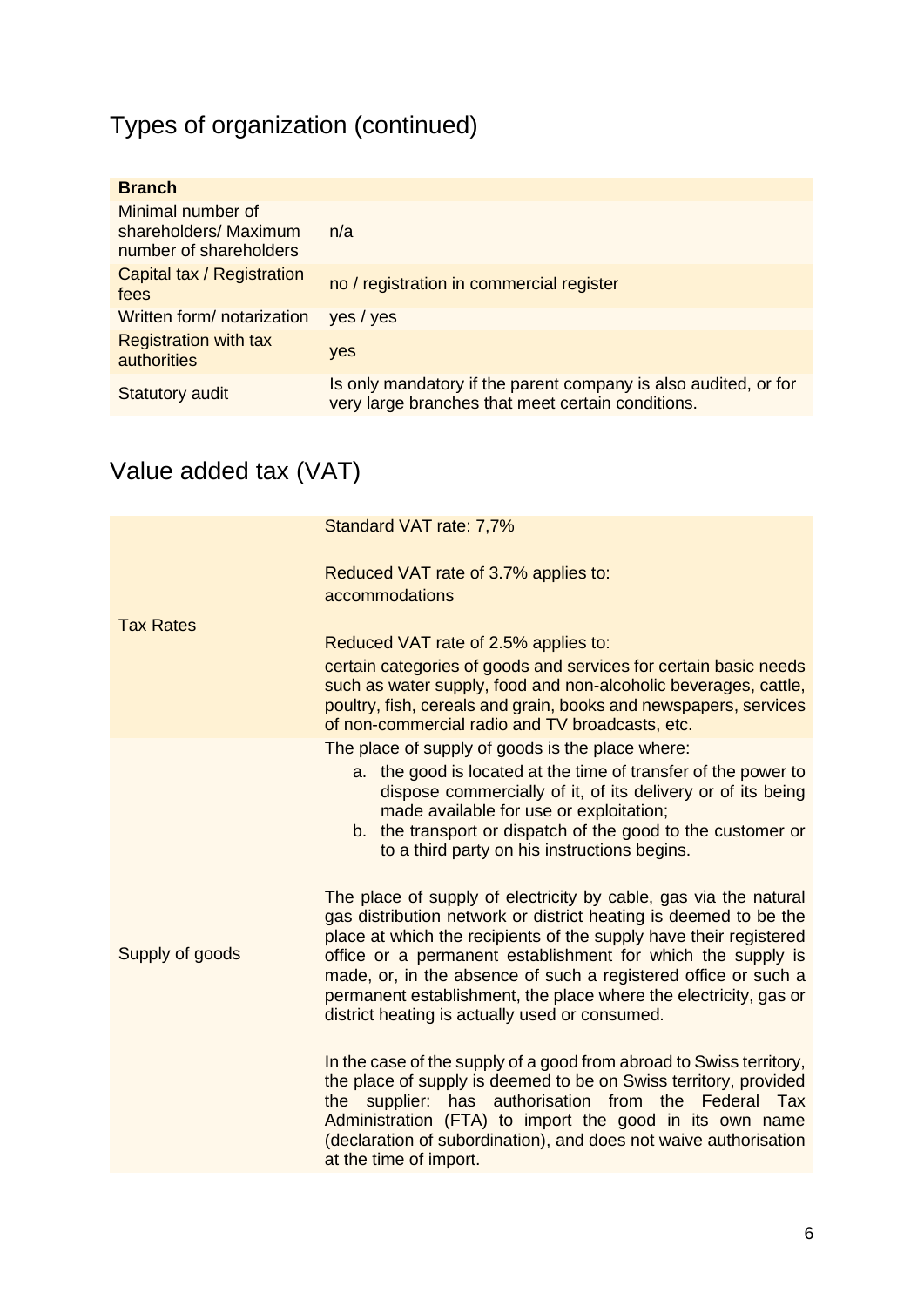| <b>Supply of services</b>                                        | In general, the place of supply of a service is deemed, to be the<br>place at which the recipient of the service has its registered office<br>or a permanent establishment for which the service is provided,<br>or in the absence of such a registered office or such a permanent<br>establishment, its domicile or the place of his normal abode.                                                                                                                                                                                                                                                                                                                                                                                                                                                                                                                                           |
|------------------------------------------------------------------|-----------------------------------------------------------------------------------------------------------------------------------------------------------------------------------------------------------------------------------------------------------------------------------------------------------------------------------------------------------------------------------------------------------------------------------------------------------------------------------------------------------------------------------------------------------------------------------------------------------------------------------------------------------------------------------------------------------------------------------------------------------------------------------------------------------------------------------------------------------------------------------------------|
| <b>Special provisions</b><br>(exemptions to the<br>general rule) | For services that are typically supplied directly in the physical<br>$\bullet$<br>presence of individuals: where the services are physically<br>carried out.<br>For services supplied by travel agencies and event<br>organisers: where the services are physically carried out.<br>For services in the area of culture, arts, sport, science,<br>$\bullet$<br>entertainment or similar services: where the event takes<br>place.<br>For restaurant supplies: where the supply takes place.<br>$\bullet$<br>For passenger transport services: where the transport takes<br>place, proportionate to the distance travelled.<br>For services in connection with immovable property (real<br>$\bullet$<br>estate): where the property is situated.<br>For services in the area of international development<br>$\bullet$<br>cooperation and humanitarian help: where the service is<br>destined. |
| Reverse charge on local<br>supplies                              | n/a                                                                                                                                                                                                                                                                                                                                                                                                                                                                                                                                                                                                                                                                                                                                                                                                                                                                                           |
| Import of services                                               | Subject to self-charged VAT, if taxable according to the local<br><b>VAT legislation</b>                                                                                                                                                                                                                                                                                                                                                                                                                                                                                                                                                                                                                                                                                                                                                                                                      |
| <b>Deadline and conditions</b><br>for VAT refund                 | Input VAT refund for Swiss taxable persons via the VAT online<br>portal of the Federal Tax Authorities with quarterly VAT returns.<br>Input VAT refund to companies with their domicile on foreign<br>territory and no VAT registration in Switzerland.<br>If no supplies are rendered in Switzerland, VAT refund must be<br>submitted with the official forms of the Federal Tax<br>Administration (forms. no. 1222 and 1223) via a tax<br>representative by 30 June of the following year at the latest.<br>Minimum refundable amount: CHF 500.                                                                                                                                                                                                                                                                                                                                             |
| <b>Major Tax exemptions</b>                                      | Zero rated (Input VAT deduction is applicable in spite of VAT-<br>free supply of goods and services)<br>Applies to:<br><b>Exports of goods</b><br>$\bullet$<br>Leasing and chartering of goods, predominantly used<br>$\bullet$<br>abroad<br>Cross-border transportation of goods<br>$\bullet$<br>Cross-border passenger transport by boat and aircraft<br>$\bullet$<br>Mediation in respect of the above transactions<br>$\bullet$<br>VAT exemption (Input VAT deduction is not applicable)<br>Granting and administration of loans, insurance<br>activities, postal services, services of hospitals, nursing                                                                                                                                                                                                                                                                                |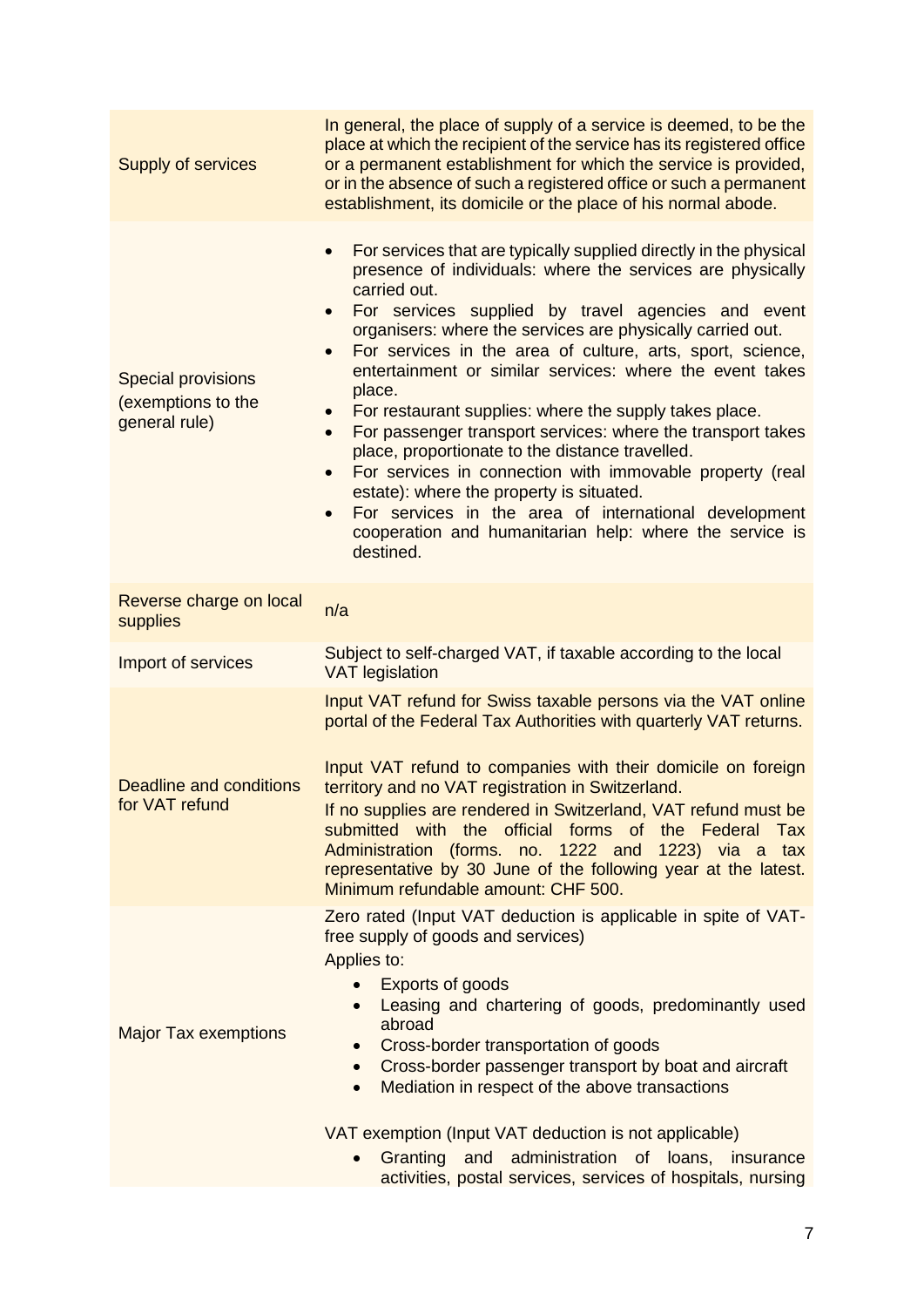| <b>Major Tax exemptions</b><br>(continued)    | and dental institutions, certain supplies by dental<br>technicians and doctors, education, etc.<br>Small businesses (total net sales not exceeding CHF<br>$\bullet$<br>100'000 per annum                               |
|-----------------------------------------------|------------------------------------------------------------------------------------------------------------------------------------------------------------------------------------------------------------------------|
| <b>Real Estate</b>                            | Rent<br>Renting and sale of immovable property is generally exempt if<br>not voluntary opted to be subject to VAT.                                                                                                     |
| Foreign taxable persons<br>(VAT registration) | VAT registration is required for any business abroad if they<br>supply goods or services in Switzerland. They might be exempt<br>from tax liability if they provide only certain goods and services<br>in Switzerland. |

## Corporate tax

| <b>Accounting rules</b>          | The law requires that income statement (profit and loss<br>account), balance sheet and notes be drawn up annually<br>according to Swiss accounting and financial reporting law.<br>Companies must meet detailed minimum requirements<br>concerning the structure of the annual financial statements.                                                                                                                                                                                                                                                                                                                                                                                                                                                                                                                                                                                                                                                                                                                                                                                                                                                                                                                                                                                                                                             |
|----------------------------------|--------------------------------------------------------------------------------------------------------------------------------------------------------------------------------------------------------------------------------------------------------------------------------------------------------------------------------------------------------------------------------------------------------------------------------------------------------------------------------------------------------------------------------------------------------------------------------------------------------------------------------------------------------------------------------------------------------------------------------------------------------------------------------------------------------------------------------------------------------------------------------------------------------------------------------------------------------------------------------------------------------------------------------------------------------------------------------------------------------------------------------------------------------------------------------------------------------------------------------------------------------------------------------------------------------------------------------------------------|
| <b>Tax rate</b>                  | Between 11,3% - 22,8% on profits before tax depending on<br><b>Canton and Municipality</b>                                                                                                                                                                                                                                                                                                                                                                                                                                                                                                                                                                                                                                                                                                                                                                                                                                                                                                                                                                                                                                                                                                                                                                                                                                                       |
| Tax base                         | <b>Statutory Financial Statements</b>                                                                                                                                                                                                                                                                                                                                                                                                                                                                                                                                                                                                                                                                                                                                                                                                                                                                                                                                                                                                                                                                                                                                                                                                                                                                                                            |
| Tax assessment period            | Calendar year but any 12 months period is possible                                                                                                                                                                                                                                                                                                                                                                                                                                                                                                                                                                                                                                                                                                                                                                                                                                                                                                                                                                                                                                                                                                                                                                                                                                                                                               |
| Loss set-offs/ carry<br>forwards | Up to 7 years                                                                                                                                                                                                                                                                                                                                                                                                                                                                                                                                                                                                                                                                                                                                                                                                                                                                                                                                                                                                                                                                                                                                                                                                                                                                                                                                    |
| Tax / accounting<br>depreciation | Maximum safe harbour depreciation/amortisation rates allowed<br>for tax purposes are issued by the Swiss Federal Tax<br>Administration. Higher depreciation/amortisation is allowed for<br>tax purposes if the taxpayer can prove that such higher<br>depreciation/amortisation is required (and not only allowed)<br>from a statutory accounting perspective. Some cantons follow<br>the federal guidelines, whereas some cantons apply their own<br>(more liberal) depreciation/amortisation rates. Double declining<br>balance or straight-line depreciation. Depreciation for tax and<br>accounting purpose must be the same (principle of<br>authoritativeness).<br>Some cantons (e.g. Basel-City, Bern, Grisons, Zurich) take a<br>more liberal approach and even permit, for tax purposes, an<br>immediate write-down of certain assets (including fixed assets)<br>to 20% or nil of the purchase price in the first year, provided that<br>such write-downs do not, in the aggregate, result in a drastic<br>decline in taxable income or even a tax loss. For CIT purposes,<br>such immediate write-downs must be booked in the statutory<br>accounts and generally disclosed in the tax return. As the<br>cantonal tax authorities are responsible for assessing not only<br>cantonal/communal CIT but also federal CIT, the immediate |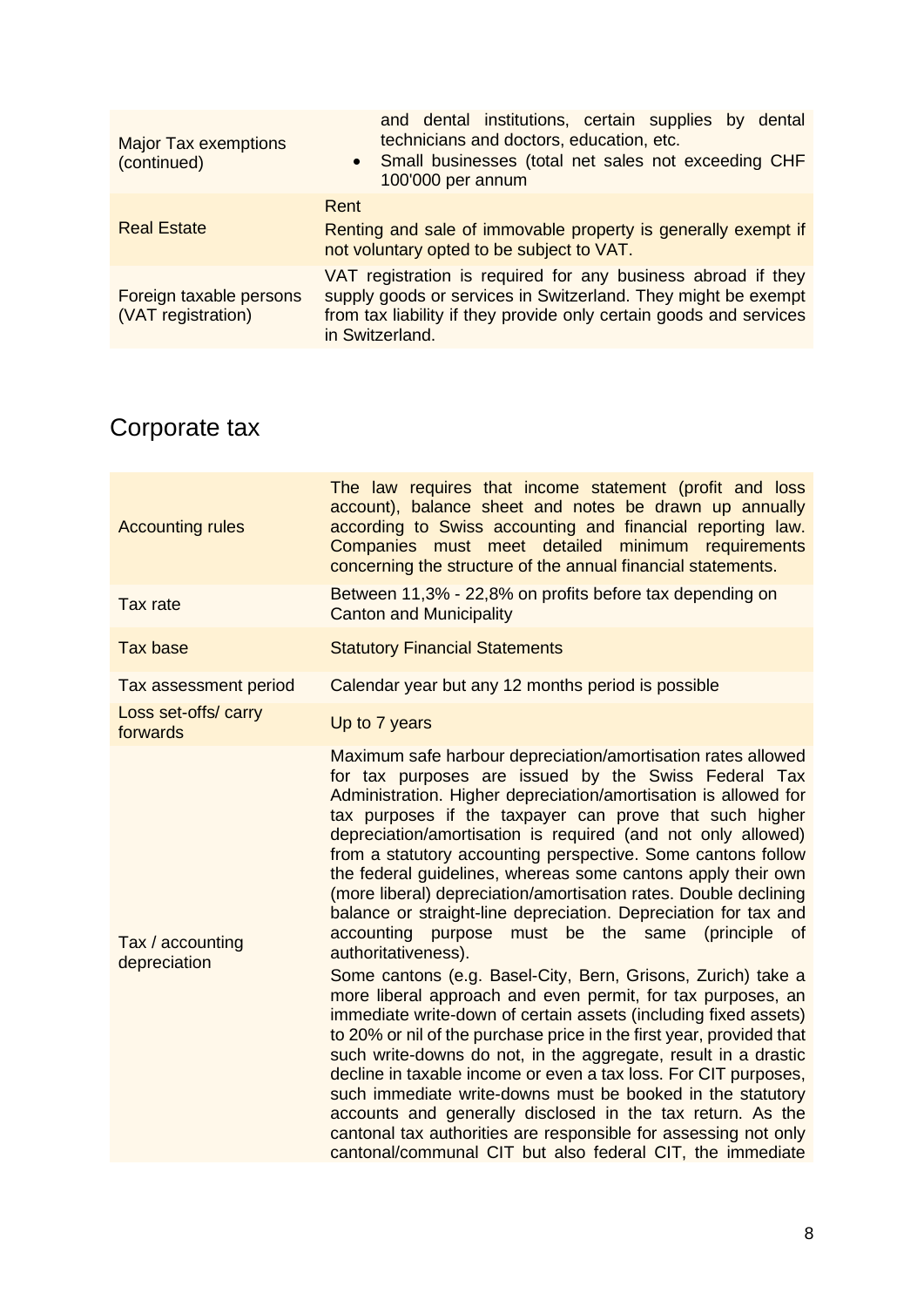Tax / accounting depreciation (continued) write-down will typically be accepted for federal CIT purposes as well.

Interest paid by a corporation to a third party is a deductible business expense. Interest paid to related parties (especially affiliated companies and shareholders) has to reflect the fair market rate and is subject to limitations (thin capitalization rules).

With respect to related parties, the Swiss Federal Tax Administration annually issues safe harbour interest rates to be used on loans denominated in Swiss francs on the one hand and in foreign currencies on the other hand. The corporation may deviate from these safe harbour rates as long as it can prove with hard facts that the rates used are at arm's length and more appropriate in the present case. The cantons usually follow these federal guidelines.

#### Thin capitalisation

Swiss thin capitalisation rules are, in general, only applicable for related parties. In case of a thin capitalisation, the related party debts can be treated as taxable equity. The respective circular letter issued by the Swiss Federal Tax Administration provides for debt-to-equity ratios as safe harbour rules. As an example, the debt-to-equity ratio is generally fixed at 6:1 for finance companies (safe harbour). Interest paid on loans that exceed the relevant ratios are generally not tax deductible; further, such interest may be deemed as a hidden distribution subject to Swiss WHT. There are no limitations on the financing of Swiss corporations by independent third parties (e.g. banks).

Based on a longstanding practice in Switzerland, it is admissible to set up a statutory accounting provision for specific impaired receivables, which will be accepted for CIT purposes. Unlike most other countries, it is also possible to account for an additional ('lump sum') bad debt provision of 5% on most domestic and 10% on most foreign receivables (i.e. a provision in addition to the provision for specific impaired receivables).

The most common exceptions are for inter-company receivables and receivables to the public, enabling the taxpayer to defer the related tax liability until this provision has been released. Some cantons, such as Zurich, accept an even higher reserve (i.e. 10% on domestic and 20% on foreign receivables). This additional bad debt provision may have the character of a 'hidden' (i.e. undisclosed) reserve and is appropriate because the Swiss statutory accounting standards favour prudence over true and fair view accounting principles.

Tax deductibility of interest, Excessive interest rate rule, Thin capitalization rule

Reserves for bad debts, leaves, etc.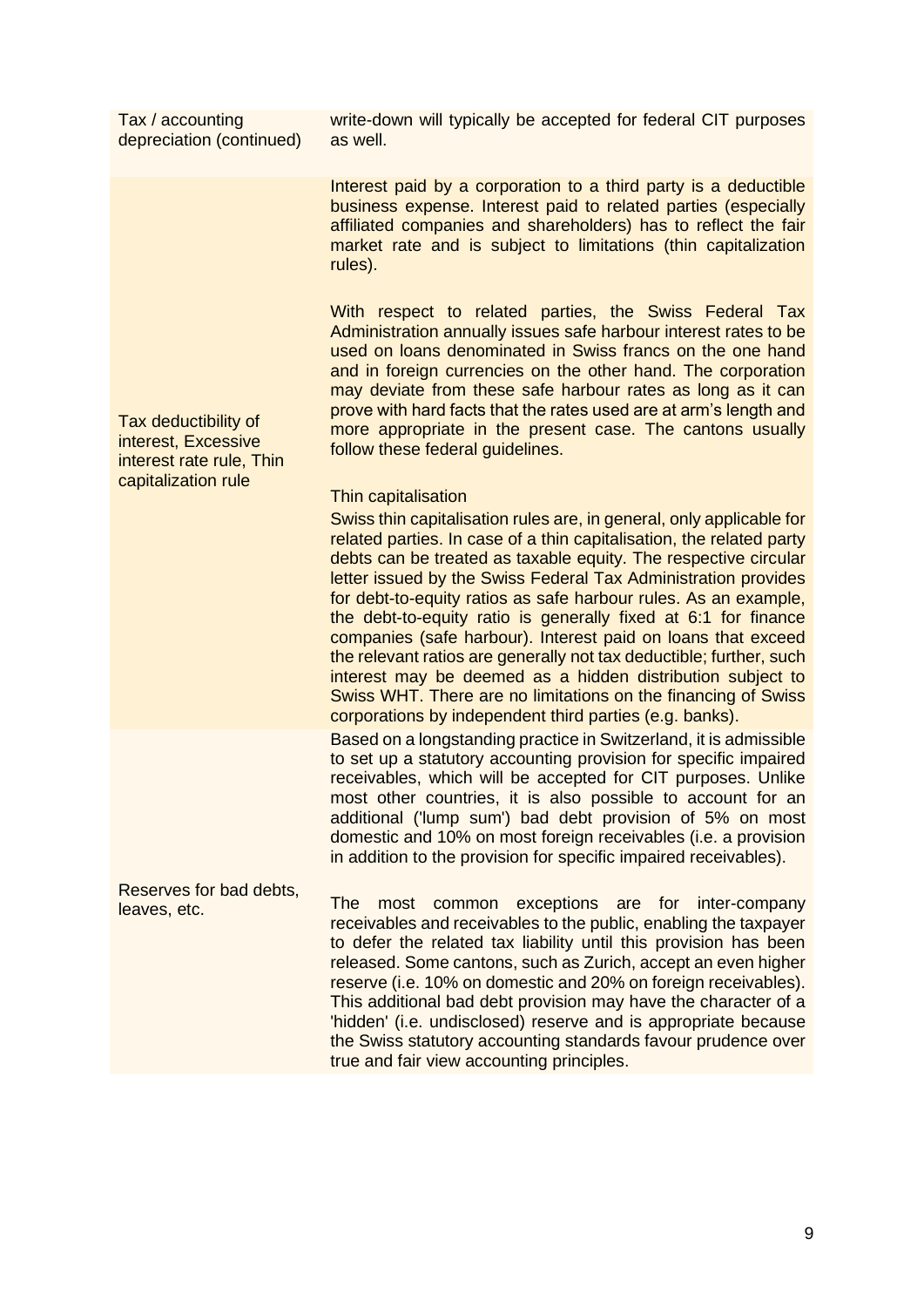#### **Notional interest deduction (NID)**

A notional interest deduction (NID) on excess equity was introduced with the TRAF on 1 January 2020. However, the NID only applies for a company tax resident in the canton of Zurich. The NID rate on such excess equity is generally based on the 10-year Swiss government bond rate. To the extent it relates to inter-company loans, an arm's-length rate can be applied.

#### **Obsolete inventory provision**

Similarly to the bad debt provision, it is possible to account for a 'hidden' (i.e. undisclosed) reserve on a company's inventory. This provision, which must also be booked in the statutory accounts, is on most inventory categories accepted for tax purposes (like the bad debt provision). Specifically, a company may book a provision for specific obsolete inventory as well as a general provision of 33.3% on the inventory value after deduction of the obsolete inventory.

#### **Charitable contributions**

At the federal level, charitable contributions of up to 20% of the net profit (after tax) of a company are tax deductible, provided certain criteria are met. In particular, the charitable contribution must be remitted to (i) Swiss legal entities that are exempt from taxation based on their public welfare or exclusively charitable objective or to (ii) the Swiss Federation, a Swiss canton or municipality, or their agencies ('Anstalten'). The cantons usually apply the same rules and similar thresholds.

**Sponsoring** contributions are only tax deductible if commercially justified (without specific thresholds).

#### **Royalties**

Royalty payments are generally deductible for tax purposes if the royalty rate is at arm's length.

Costs of **employee share plans** and stock option plans The cost of employee share plans and stock option plans are generally deductible, assuming the employees eligible for the plan are employed by the Swiss company. The same holds true for the recharge of costs for plans covering local employees.

Costs for **job-related training** and continuing education of employees

As far as they are recognised as an expense in the statutory books, costs incurred for job-related training and continuing education of employees are generally tax deductible.

Other Major tax adiustments a) increasing and b) decreasing taxable profit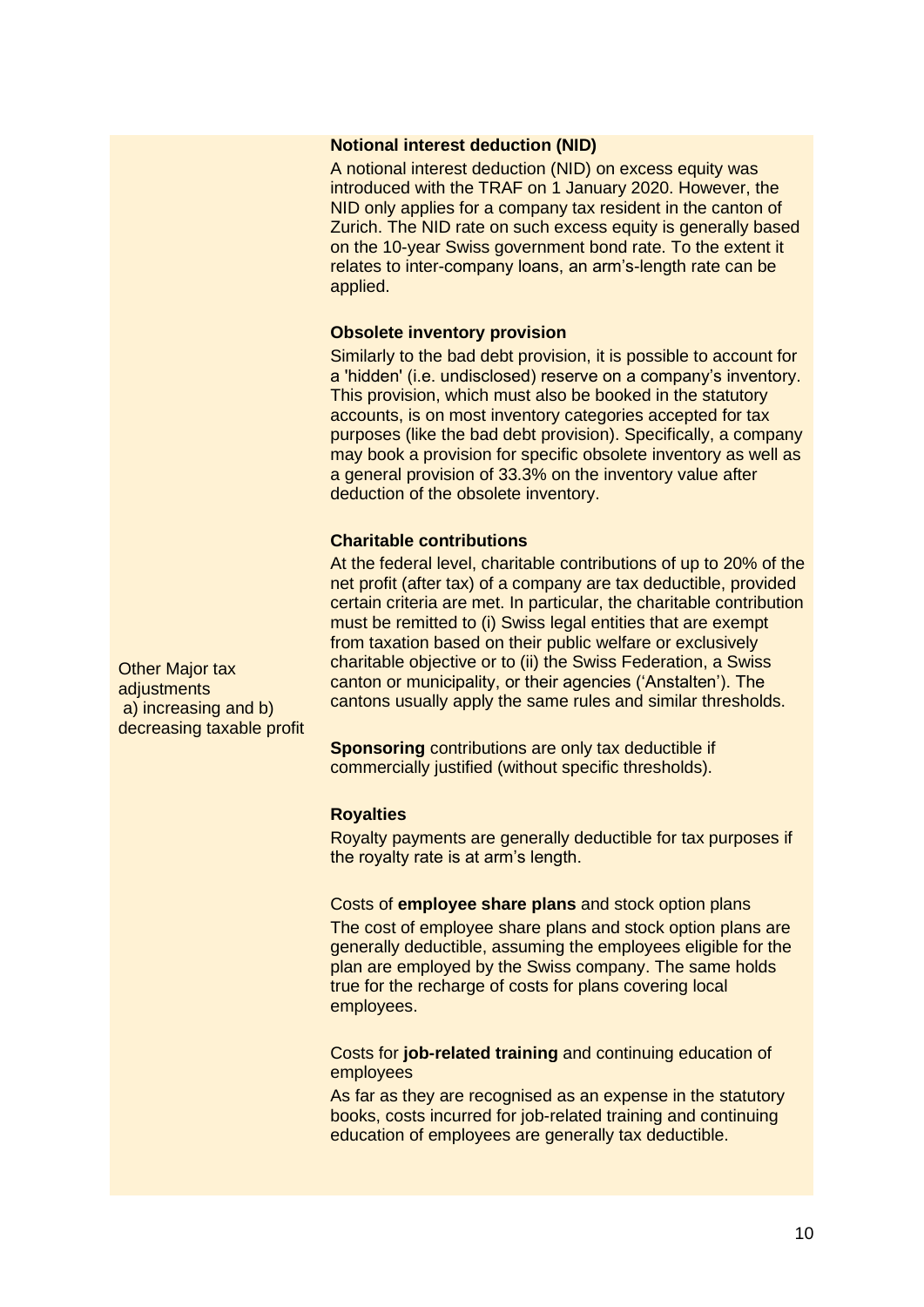#### **R&D super deduction**

With the entry into effect of the TRAF on 1 January 2020, each canton has the option to introduce an R&D super deduction at the cantonal and communal levels. Upon request by the taxpayer, an additional deduction of up to 50% (depending on cantonal rules) may be granted on qualifying Swiss R&D personnel expenses as well as expenses for third party contract R&D in Switzerland.

#### **Fines and penalties**

Under Swiss tax law, tax fines are not tax deductible. The potential tax deductibility of other fines or penalties must be analysed with respect to the specific case.

#### **Tax expenses**

Corporate income and capital taxes paid to the federal government, as well as to the cantons and the municipalities, are tax deductible. Indirect taxes (e.g. real estate transfer tax) are tax deductible as well.

#### **Payments to foreign affiliates**

Management and service fees paid by a Swiss company to a related party are generally tax deductible if the fees are at arm's length.

So far, Switzerland has not introduced specific transfer pricing regulations. There is, however, an increasing awareness of transfer pricing matters and a related concern on the part of the Swiss tax authorities that taxpayers may transfer profits without sufficient economic justification either to countries with strict transfer pricing rules and documentation requirements in order to avoid challenges by the respective local tax authorities or to offshore locations. In this context, Swiss tax authorities take an increasing interest in a company's transfer pricing position in order to defend their own position. Some cantonal, as well as the federal, tax authorities have started to particularly focus on low risk/low profit entities located in Switzerland.

Switzerland follows the OECD Guidelines as closely as possible and recognises the arm's-length principle based on interpretation of actual legislation. To clarify transfer pricing issues, Switzerland offers an informal procedure for agreeing to pricing policies in advance. In an international context, such agreements are subject to the spontaneous exchange of information.

The statutory rate of Swiss WHT is 35%. Relief, if any, is generally granted by refund. With respect to dividends between qualifying related companies, a mere notification/reporting procedure may be requested for the fraction of the Swiss WHT exceeding the residual WHT (which is 0% in many cases). Credit for the unrelieved portion of Swiss WHT may be available in the country of the recipient.

Other Major tax adjustments a) increasing and b) decreasing taxable profit (continued)

Transfer pricing, Transfer pricing documentation, Related parties

Withholding tax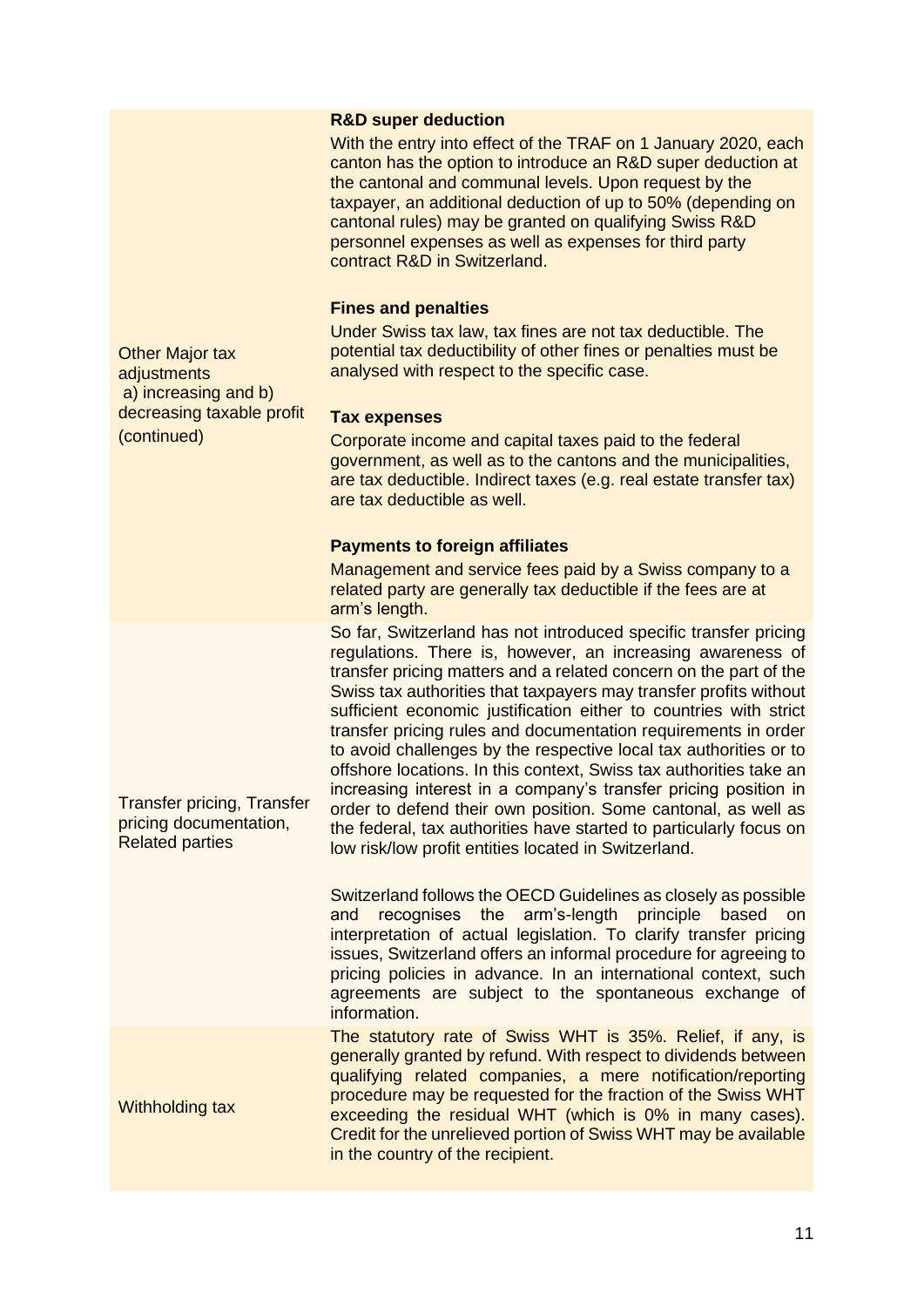|                                       | In Switzerland, there is no WHT on interest deriving from regular<br>loan agreements. Swiss WHT of 35% is only levied on interest<br>paid by banking institutions (or paid by entities tax-wise qualified<br>as 'banking institutions') to non-banks, interest on bonds, and<br>interest on bond-like loans.                                                                                                                                                                                                                                                                                                                                                                    |
|---------------------------------------|---------------------------------------------------------------------------------------------------------------------------------------------------------------------------------------------------------------------------------------------------------------------------------------------------------------------------------------------------------------------------------------------------------------------------------------------------------------------------------------------------------------------------------------------------------------------------------------------------------------------------------------------------------------------------------|
| <b>Withholding tax</b><br>(continued) | Many of the DTTs concluded between Switzerland and other<br>jurisdictions contain a full relief if dividends or interest is paid to<br>governments (including political subdivisions and other<br>governmental institutions), central banks, or pension funds.                                                                                                                                                                                                                                                                                                                                                                                                                  |
|                                       | Note that in the DTTs concluded between Switzerland and other<br>jurisdictions, the reduced WHT for substantial holdings usually<br>is only available if the recipient of the dividend is a corporate<br>body (e.g. not taxed as a partnership).                                                                                                                                                                                                                                                                                                                                                                                                                                |
| <b>Interest</b>                       | Upon request, WHT on interest payments made between<br>associated companies or their PE resident, respectively<br>situated in Switzerland and the European Union, may be<br>reduced to 0% (reduction at source) in the source state,<br>provided the following key conditions are cumulatively met:<br>Direct minimum holding of 25% for at least two years<br>$\bullet$<br>(parent/subsidiary) or direct holding by a third company<br>of minimum 25% in the capital of both companies for at<br>least two years (sister companies).<br>Both companies are subject to CIT.<br>The application of the Bilateral Agreement is subject to foreign<br>and Swiss misuse conditions. |
| <b>Royalties</b>                      | There is no Swiss WHT on royalties, licences, and similar fees<br>payable by Swiss individuals or corporations (provided that the<br>dealing at arm's-length principle is met).                                                                                                                                                                                                                                                                                                                                                                                                                                                                                                 |
| <b>Services</b>                       | n/a                                                                                                                                                                                                                                                                                                                                                                                                                                                                                                                                                                                                                                                                             |
| <b>Group taxation</b>                 | Tax is levied on each corporation as a separate entity. A parent<br>company and its Swiss subsidiaries are taxed separately. Only<br>the dividends from the subsidiaries (but not their profits) are<br>taxable in the parent company's hands. However, usually for<br>income, participation relief is available<br>dividend<br>(see<br>Participation relief). For corporate income and capital taxes, no<br>rules on group taxation exist.                                                                                                                                                                                                                                     |

## Personal income taх

| Taxable income                                | All tax-resident individuals are taxed on their worldwide income<br>and wealth. Non tax-resident individuals are only taxed on<br>Swiss sources of income and wealth.                                                                                          |
|-----------------------------------------------|----------------------------------------------------------------------------------------------------------------------------------------------------------------------------------------------------------------------------------------------------------------|
| Income from<br>employment/self-<br>employment | All gross remuneration from employment, whether in cash or in<br>kind, is subject to taxation at the time the employee has<br>received the remuneration or has received an irrevocable right<br>to the remuneration. It is irrelevant whether the remuneration |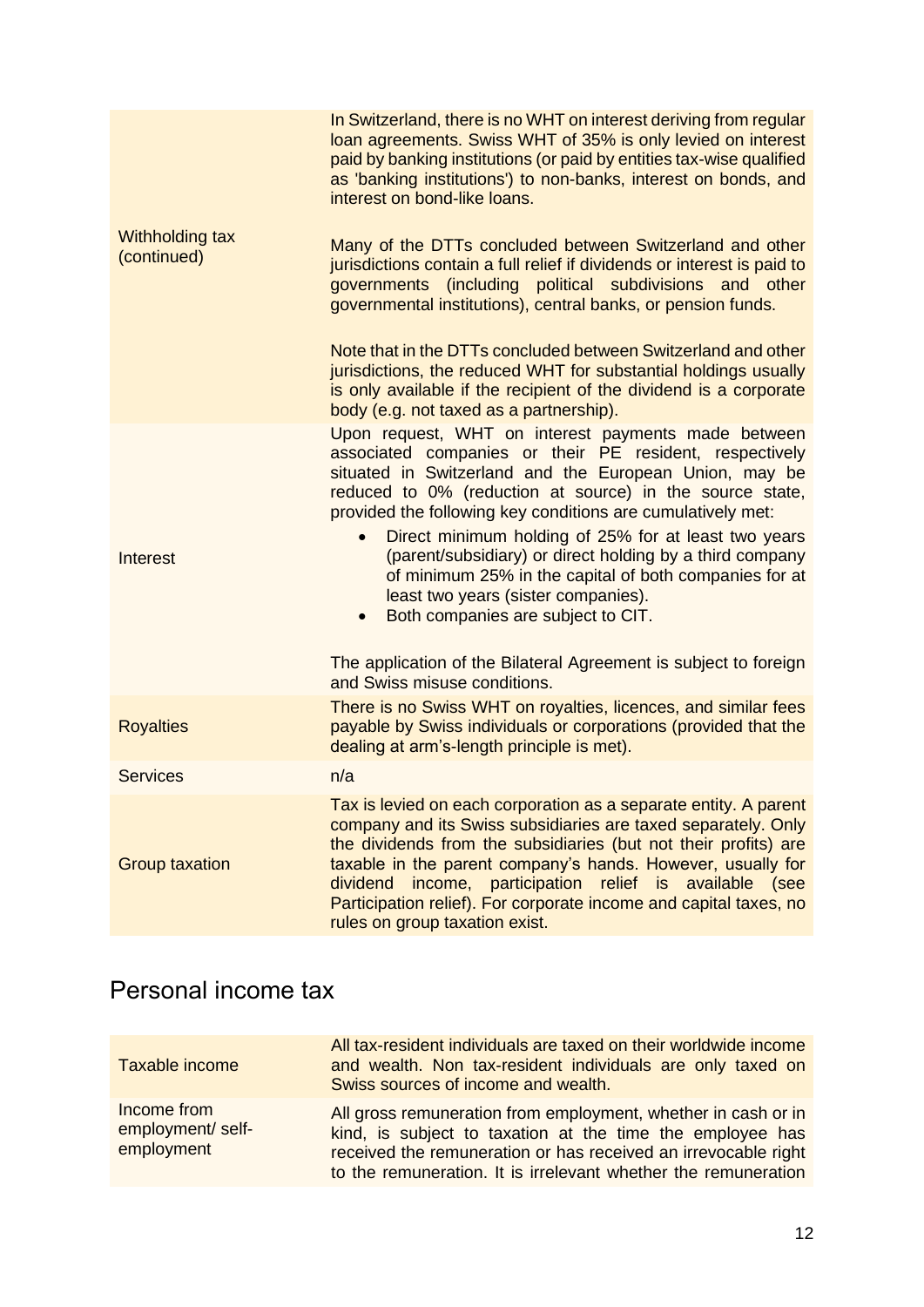|                                                               | results from a Swiss or foreign employment or whether the<br>remuneration is paid to a Swiss bank account or not.                                                                                                                                                                                                                                                                                                                                                                                                                                                                                                         |
|---------------------------------------------------------------|---------------------------------------------------------------------------------------------------------------------------------------------------------------------------------------------------------------------------------------------------------------------------------------------------------------------------------------------------------------------------------------------------------------------------------------------------------------------------------------------------------------------------------------------------------------------------------------------------------------------------|
| Income from<br>employment/ self-<br>employment<br>(continued) | Payments made to an employee to compensate for business<br>related expenses are not taxable as long as these payments are<br>not considered as covering cost of living expenses for the<br>employee or persons related to the employee.                                                                                                                                                                                                                                                                                                                                                                                   |
|                                                               | Furthermore, all income is taxed on the basis of the same tax<br>return with generally the same tax rate (i.e. all income sources<br>are added together), and from such total income all applicable<br>deductions are subtracted. This results in an applicable tax rate<br>that is levied on all taxable income. Based on applicable double<br>taxation treaties (DTTs), the actual taxable income in<br>Switzerland may differ from the tax rate determining income.<br>Furthermore, dividend income from substantial participations<br>may be taxed at a lower tax rate based on domestic federal and<br>cantonal law. |
| Income from property and<br>property rights                   | Capital gains realised upon selling Swiss non-movable assets,<br>i.e. real estate, is however subject to a cantonal capital gains<br>tax. The tax rate varies per canton and is usually progressive<br>depending on the gain itself. Often surcharges apply for short<br>holding periods (less than two to three years) and reductions<br>are granted for longer holding periods (more than five years).                                                                                                                                                                                                                  |
| Income from capital                                           | Private capital gains on movable assets (e.g. shares) are<br>normally tax-exempt throughout Switzerland as long as an<br>individual does not qualify as being a professional securities<br>dealer.                                                                                                                                                                                                                                                                                                                                                                                                                        |
| Other income                                                  | $n/a$ - see above                                                                                                                                                                                                                                                                                                                                                                                                                                                                                                                                                                                                         |
| Withholding tax                                               | In general, interest and dividend income derived from Swiss<br>sources is subject to a 35% WHT, which tax has to be withheld<br>from the paying party (e.g. bank or Swiss company) and is<br>directly deducted from the gross amount paid to the recipient.<br>Based on the facts and circumstances, this tax may be credited<br>towards the overall income tax liability in Switzerland or may be<br>refunded.                                                                                                                                                                                                           |
| <b>Interest</b>                                               | 35%                                                                                                                                                                                                                                                                                                                                                                                                                                                                                                                                                                                                                       |
| <b>Royalties</b>                                              | n/a - see above                                                                                                                                                                                                                                                                                                                                                                                                                                                                                                                                                                                                           |
| <b>Dividends</b>                                              | 35%                                                                                                                                                                                                                                                                                                                                                                                                                                                                                                                                                                                                                       |
| Capital gain                                                  | n/a - see above                                                                                                                                                                                                                                                                                                                                                                                                                                                                                                                                                                                                           |

## Mandatory social contributions

| <b>Contribution rates</b> | If an individual is subject to the Swiss social security, the<br>following social security contributions are payable (as of 1<br><b>January 2021):</b>                          |
|---------------------------|---------------------------------------------------------------------------------------------------------------------------------------------------------------------------------|
|                           | Old age, survivors' and disability insurance 10.6% (unlimited)<br>Unemployment Insurance 2.2% <chf 148,200<br="">Supplementary Unemployment Insurance 1% &gt; CHF 148,200</chf> |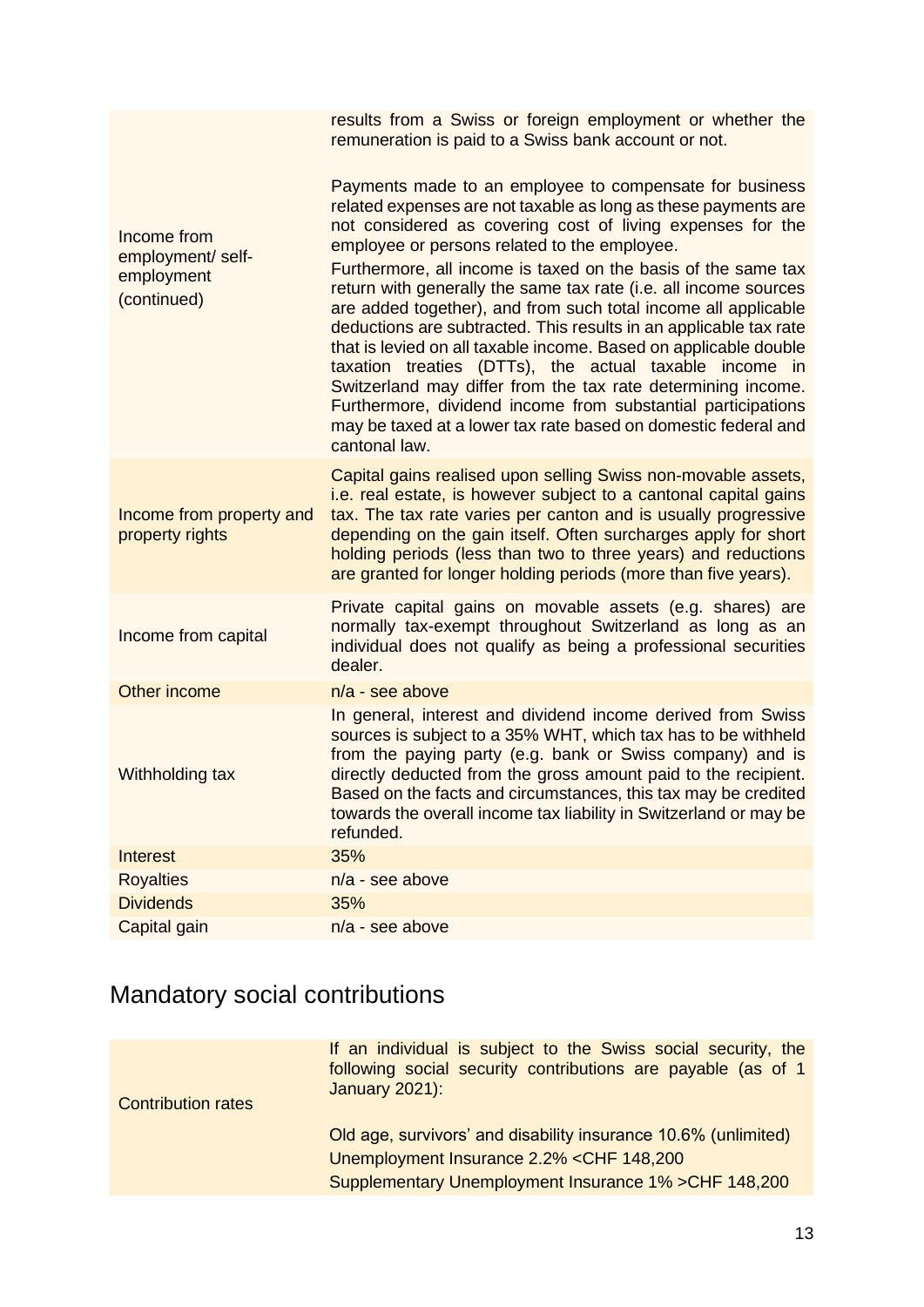| <b>Contribution rates</b><br>(continued) | Family Compensation Fund 1-3% (only employer)<br>Occupational accident insurance 0.17% to 1.35% <chf<br>148,200 (only employer)<br/>Non-occupational accident insurance 1% to 4% <chf148,200<br>(only employee)<br/>Occupational pension scheme (depending on pension plan and<br/>age of employee) 7% to 18%<br/>Medical insurance (depending on coverage, private insurance;<br/>is the responsibility of the employee)<br/>All social security taxes (except for the medical insurance) are<br/>the employer's responsibility. The employer must withhold and<br/>remit the total deduction and deducts the employee's share from<br/>his gross pay (usually 50%).<br/>If the individual is self-employed, they basically have to cover<br/>the employer's and the employee's share, however different<br/>contribution rates may be applicable.</chf148,200<br></chf<br> |
|------------------------------------------|------------------------------------------------------------------------------------------------------------------------------------------------------------------------------------------------------------------------------------------------------------------------------------------------------------------------------------------------------------------------------------------------------------------------------------------------------------------------------------------------------------------------------------------------------------------------------------------------------------------------------------------------------------------------------------------------------------------------------------------------------------------------------------------------------------------------------------------------------------------------------|
| Minimum and maximum<br>contribution      | See above                                                                                                                                                                                                                                                                                                                                                                                                                                                                                                                                                                                                                                                                                                                                                                                                                                                                    |
| Self-employed individuals                | See above                                                                                                                                                                                                                                                                                                                                                                                                                                                                                                                                                                                                                                                                                                                                                                                                                                                                    |
| <b>Employed individuals</b>              | See above                                                                                                                                                                                                                                                                                                                                                                                                                                                                                                                                                                                                                                                                                                                                                                                                                                                                    |

## BEPS implementation

| <b>CFC</b>       | In Switzerland, no CFC or 'subject to tax' rules exist. Foreign<br>companies are therefore recognised for Swiss tax purposes if<br>they are managed and controlled offshore and are not set up<br>purely for the reason of avoiding Swiss taxes.                                                                                                        |
|------------------|---------------------------------------------------------------------------------------------------------------------------------------------------------------------------------------------------------------------------------------------------------------------------------------------------------------------------------------------------------|
| DAC <sub>6</sub> | Although it is an EU directive, DAC6 affects every person<br>resident in Switzerland who is provided with a reportable cross-<br>border structure in the EU or who is willing to implement a<br>reportable cross-border structure in the EU. This can be both a<br>natural and a legal person - in practice legal persons are likely<br>to be affected. |
| <b>CRS</b>       | Common Reporting Standard (CRS) or Automatic Exchange of<br>Information (AEOI) applies.<br>In view of the OECD's developments on a new standard for the<br>automatic exchange of information, Switzerland switched to an<br>automatic exchange of information between the competent<br>authorities on a reciprocal basis.                               |
|                  | Switzerland has agreed on the automatic exchange of<br>information in respective agreements with numerous partner<br>states (e.g. the EU member states, many offshore countries, as<br>well as most of the OECD member states).                                                                                                                         |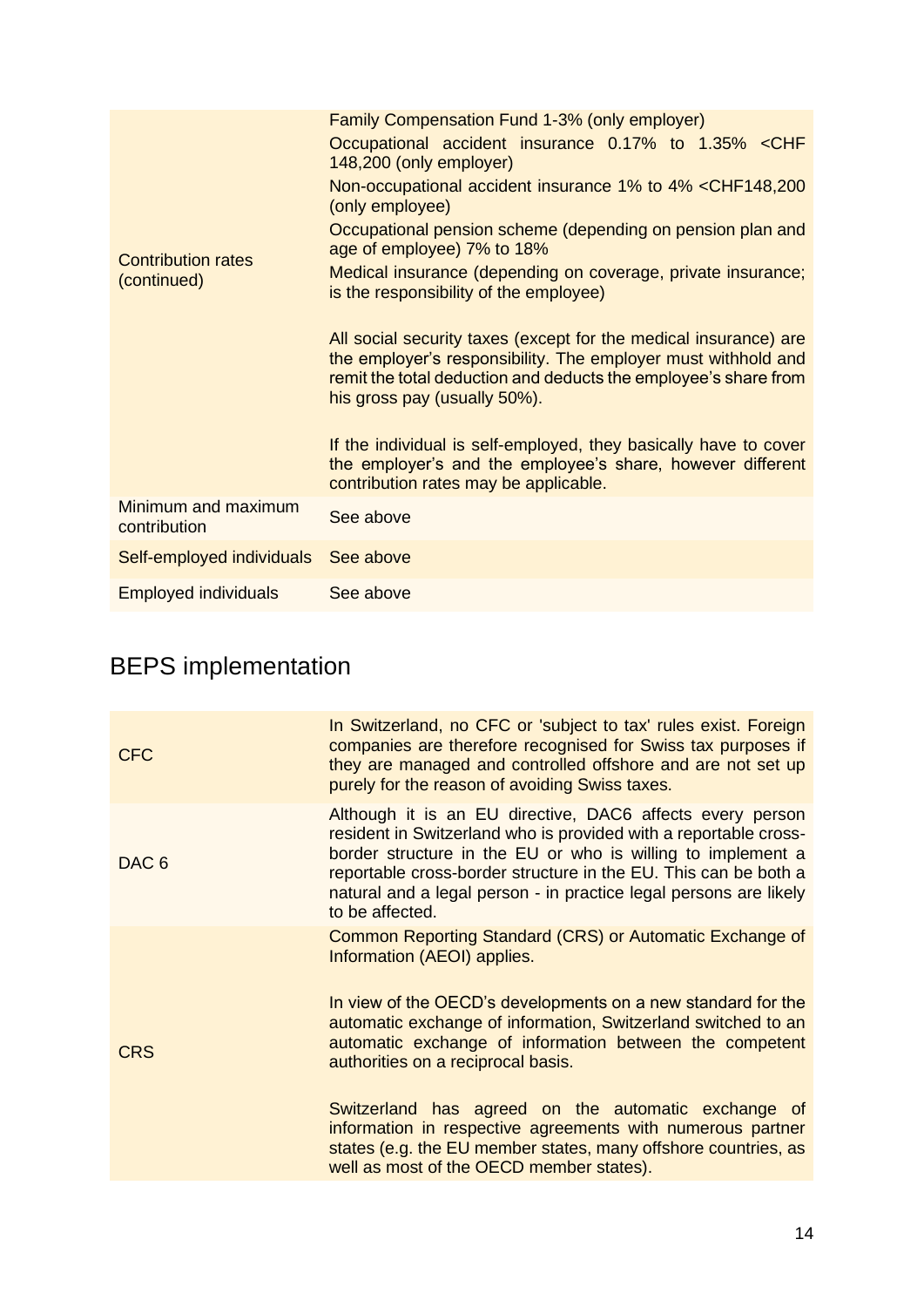Based on the results of the BEPS project, Switzerland has launched several actions in order to implement BEPS measures into the Swiss tax law, in particular:

Country-by-country (CbC) reporting: On 1 December 2017, the Multilateral Competent Authority Agreement on the Exchange of CbC reports, as well as the corresponding Swiss law, have entered into force. Generally, Swiss-headquartered multinationals with a revenue exceeding CHF 900 million are required to prepare a CbC report. They had to draw up a first CbC report in the year 2019 for the year 2018. The automatic exchange of these reports between the partner states started in 2020. Switzerland and its partner states will therefore exchange CbC reports from 2020 onwards.

Multilateral Instrument (MLI): Switzerland signed the MLI on 7 June 2017 and ratified it on 29 August 2019. The MLI entered into force on 1 December 2019 but has per June 2021 not entered into effect yet with any countries other than Luxembourg, Lithuania and the Czech Republic, Switzerland will implement minimum standards either within the framework of the MLI or by means of the bilateral negotiation of DTTs. Switzerland has already finished first bilateral negotiations in order to implement BEPS minimal standards within existing DTTs. The MLI includes a principal purpose test (PPT), based on which treaty benefits may be refused if an abusive arrangement exists.

The implementation of further BEPS actions into the Swiss tax law and DTTs is an ongoing process.

On 1 January 2017, the revised ordinance on international administrative assistance in tax matters (StAhiV) entered into force. It contains rules on the spontaneous exchange of information. A spontaneous exchange of information is an unrequested exchange of information available to the competent Swiss tax authorities that may be of interest to the competent foreign tax authority.

The spontaneous exchange of information covers the following advance tax rulings:

Spontaneous exchange of information

Profit shifting rule

- Advance tax rulings relating to preferential tax regimes.
- Unilateral advance pricing agreements (APA) or other transfer pricing rulings.
- Downward adjustment rulings.
- PE rulings.
- Conduit rulings.

The relevant information regarding such advance tax rulings shall be spontaneously exchanged with the competent foreign tax authorities within three months after the receipt of the information by the Swiss Federal Tax Administration.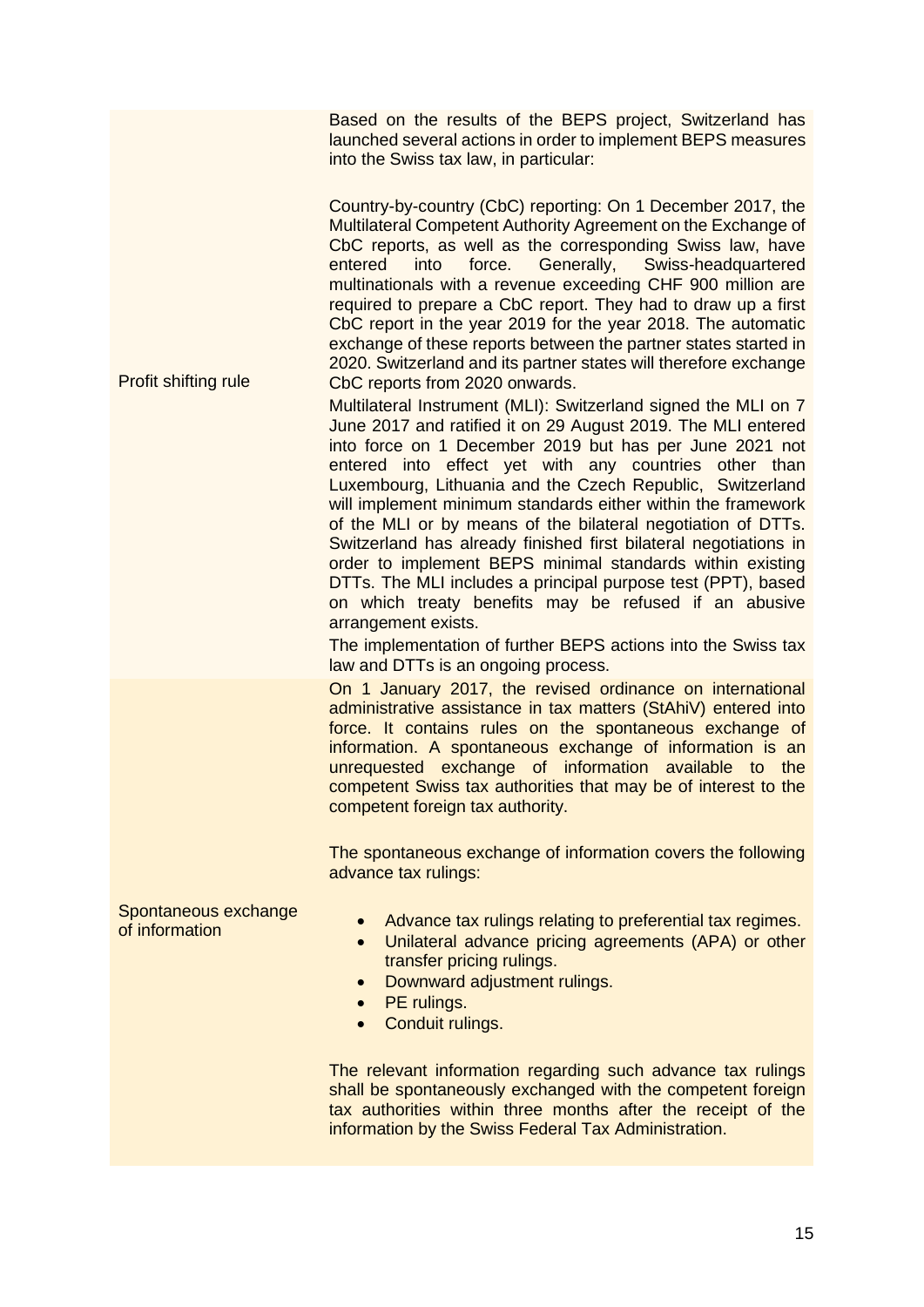| GAAR/ other anti-abuse<br>rules (PPT, etc) | In 2013, Switzerland and the United States (US) signed a<br>bilateral FATCA agreement. The FATCA agreement will help<br>Swiss financial institutions by means of simplifications in the<br>implementation of the US FATCA legislation. The FATCA<br>agreement and the implementing Swiss act entered into force<br>on 2 June 2014 and 30 June 2014, respectively. |  |  |
|--------------------------------------------|-------------------------------------------------------------------------------------------------------------------------------------------------------------------------------------------------------------------------------------------------------------------------------------------------------------------------------------------------------------------|--|--|
|                                            | The FATCA agreement shall ensure that accounts held by US<br>persons with Swiss financial institutions are disclosed to the US<br>tax authorities either with the consent of the account holder or<br>through ordinary administrative assistance channels (no<br>automatic information exchange).                                                                 |  |  |

## Global employment issues

| <b>Work and Residence</b><br>permit | Residence permit required for longer stays in Switzerland<br>(longer than 90 days). A work permit is required for any type of<br>work. Easier conditions apply for EU/EFTA citizen (up to 90<br>days). |
|-------------------------------------|--------------------------------------------------------------------------------------------------------------------------------------------------------------------------------------------------------|
| Minimum salary                      | n/a - no minimum salary laws in Switzerland. Work permits are<br>only granted if industry-average salary is paid to the secondee.                                                                      |

## Taxation of immovable property (in locations where relevant)

| Tax depreciation                | Maximum safe harbour depreciation/amortisation rates allowed<br>for tax purposes are issued by the Swiss Federal Tax<br>Administration                                                                                                                                                                                                                                                                             |  |  |  |  |
|---------------------------------|--------------------------------------------------------------------------------------------------------------------------------------------------------------------------------------------------------------------------------------------------------------------------------------------------------------------------------------------------------------------------------------------------------------------|--|--|--|--|
| <b>Depreciation categories</b>  |                                                                                                                                                                                                                                                                                                                                                                                                                    |  |  |  |  |
| Land                            | Only in combination with building                                                                                                                                                                                                                                                                                                                                                                                  |  |  |  |  |
| <b>Building</b>                 | Depending on the nature, purpose of the building between 1,5 -<br>8% per annum                                                                                                                                                                                                                                                                                                                                     |  |  |  |  |
| Tax base                        | <b>Acquisition cost</b>                                                                                                                                                                                                                                                                                                                                                                                            |  |  |  |  |
| Special depreciation            | Higher depreciation/amortisation is allowed for tax purposes if<br>that<br>such<br>can<br>prove<br>higher<br>the<br>taxpayer<br>depreciation/amortisation is required (and not only allowed) from<br>a statutory accounting perspective                                                                                                                                                                            |  |  |  |  |
| Real estate transfer tax        | With regard to the ownership and the transfer of real estate<br>property in Switzerland, property taxes may apply. Depending<br>on the location of the real estate property, ownership-related<br>property taxes are levied at the cantonal and/or communal levels<br>or do not exist at all.<br>In case of the sale of real estate property, real estate transfer tax<br>and taxes on the capital gain may apply. |  |  |  |  |
| Property tax (rate and<br>base) | At the federal level, capital gain realised on the sale of real estate<br>property is subject to ordinary CIT. At the cantonal and<br>communal levels, depending on the canton concerned, capital<br>gain realised is either subject to the ordinary CIT (dualistic                                                                                                                                                |  |  |  |  |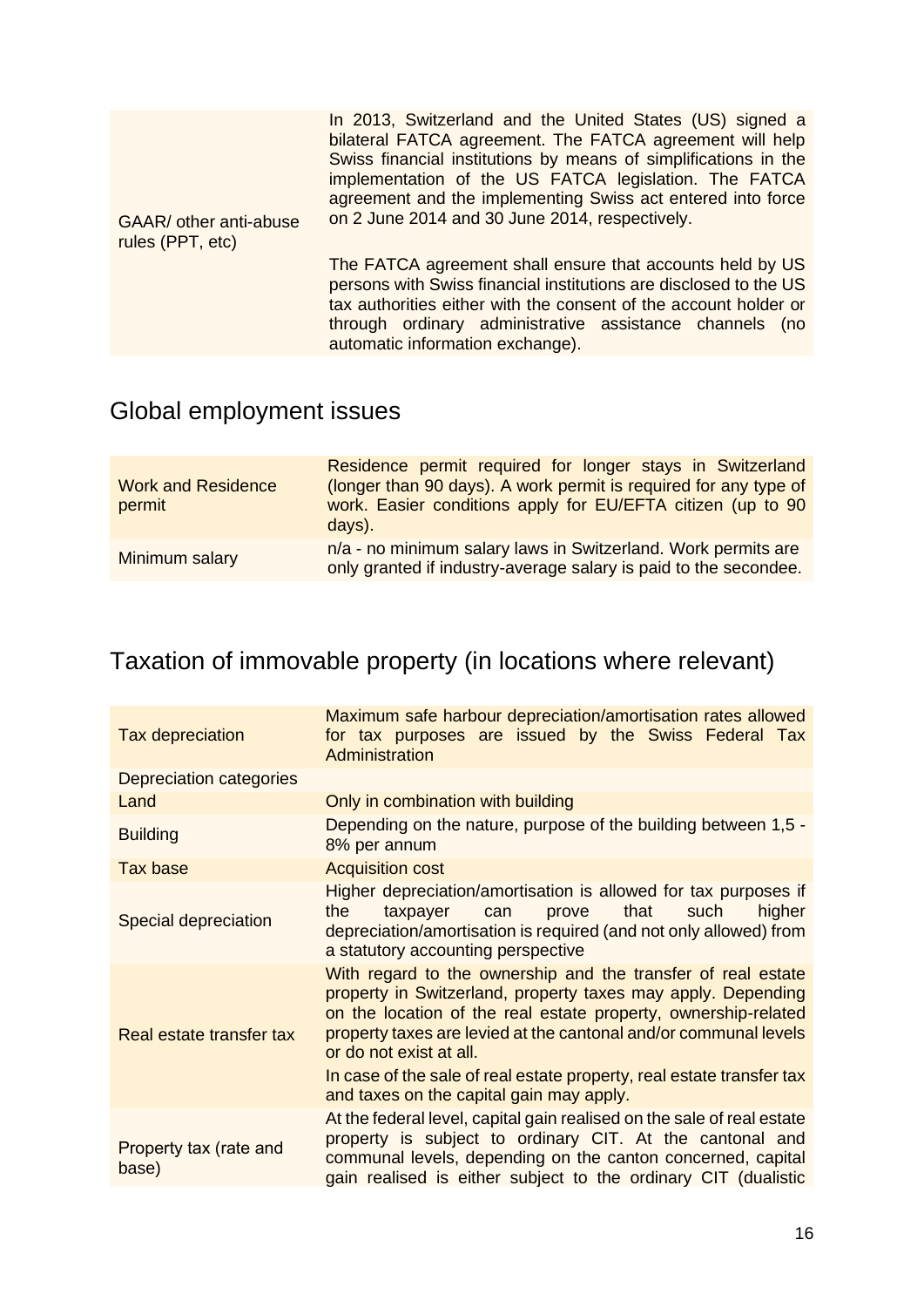| method) or subject to a special real estate capital gain tax<br>(monistic method).<br>It is at the discretion of the authority of the cantons to decide how<br>real estate capital gains shall be taxed within their territory.                                                                                                                                                                                                                                                                                                                                                                                                                                                                                                                                |  |  |  |  |
|----------------------------------------------------------------------------------------------------------------------------------------------------------------------------------------------------------------------------------------------------------------------------------------------------------------------------------------------------------------------------------------------------------------------------------------------------------------------------------------------------------------------------------------------------------------------------------------------------------------------------------------------------------------------------------------------------------------------------------------------------------------|--|--|--|--|
| n/a                                                                                                                                                                                                                                                                                                                                                                                                                                                                                                                                                                                                                                                                                                                                                            |  |  |  |  |
| Generally, the fund, so for the investors there is no entry in the<br>Land Register and no real estate transfer tax.                                                                                                                                                                                                                                                                                                                                                                                                                                                                                                                                                                                                                                           |  |  |  |  |
| The fund management has to appoint valuation experts<br>according to the requirement of FINMA.                                                                                                                                                                                                                                                                                                                                                                                                                                                                                                                                                                                                                                                                 |  |  |  |  |
| Real estate funds may invest their assets in:<br>a) property, including fixtures and fittings;<br>b) investments in and claims on real estate companies<br>whose sole objective is the purchase and sale and/or the<br>rental and lease of their own property, provided that at<br>least two thirds of their capital and voting rights are<br>incorporated in the investment fund;<br>c) units in other real estate investment funds and listed real<br>estate investment companies amounting to no more than<br>25% of the fund's total assets;<br>d) foreign real estate securities whose value can be<br>adequately valued.<br>Co-ownership of property is permitted only if the fund<br>management company or the SICAV can exert a dominant<br>influence. |  |  |  |  |
| Investments must be diversified by type of property, purpose of<br>use, age, building fabric and location.                                                                                                                                                                                                                                                                                                                                                                                                                                                                                                                                                                                                                                                     |  |  |  |  |
|                                                                                                                                                                                                                                                                                                                                                                                                                                                                                                                                                                                                                                                                                                                                                                |  |  |  |  |

## Other significant business-related taxes (in locations where relevant)

Description of other taxes n/a

### Incentives

| Investment incentives                                                                                    | n/a                                                                                                                                   |
|----------------------------------------------------------------------------------------------------------|---------------------------------------------------------------------------------------------------------------------------------------|
| <b>R&amp;D</b> incentives                                                                                | Additional deductions of up to 50% for research and<br>development expenses (R&D super deduction) at cantonal<br>and communal levels. |
| Young employees,<br>elderly employees                                                                    | n/a                                                                                                                                   |
| <b>Educational incentives</b>                                                                            | n/a                                                                                                                                   |
| Other special incentives/<br>tax regimes and<br>opportunities for<br>business models (where<br>relevant) | n/a                                                                                                                                   |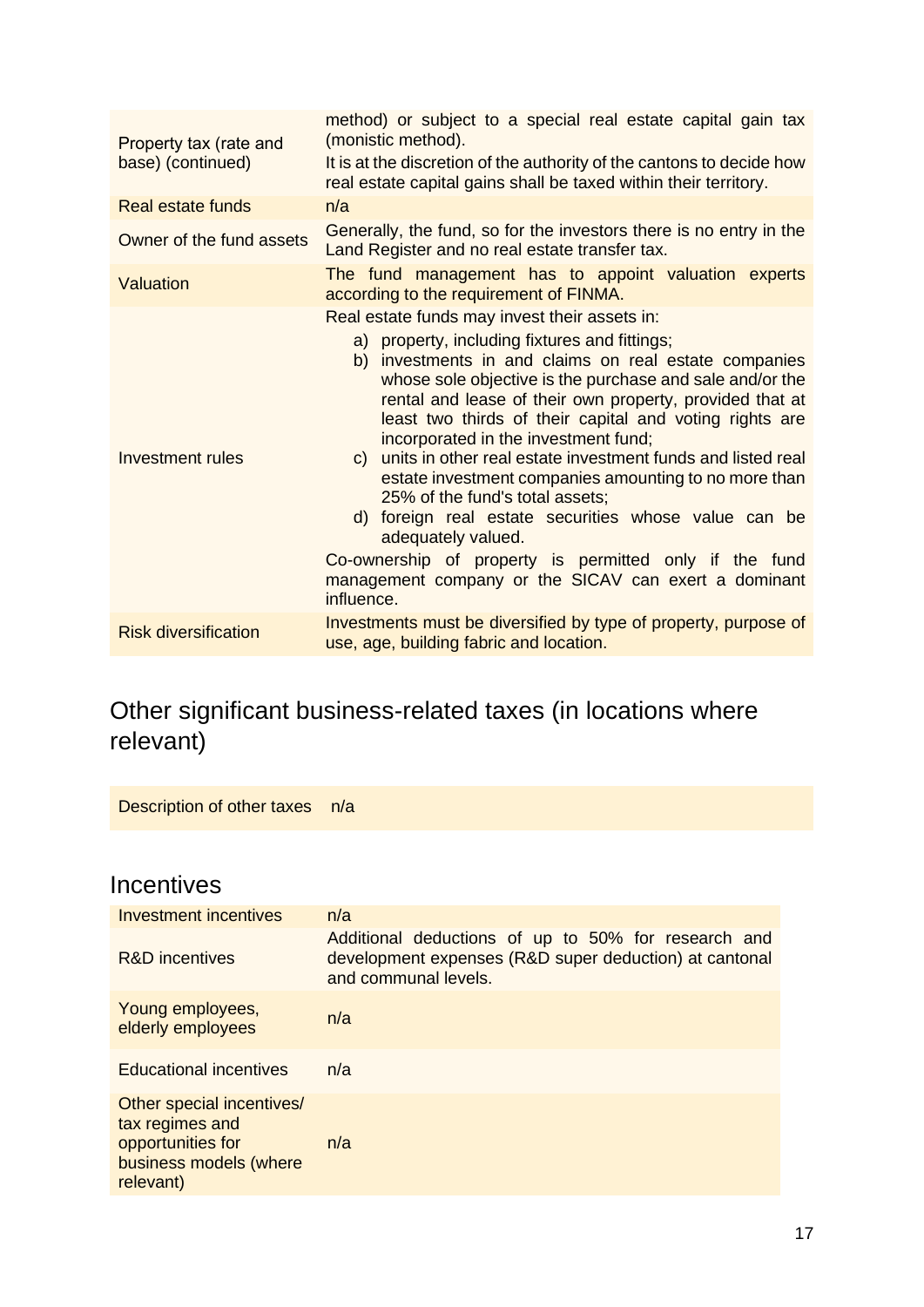## Tax liabilities

|                                             | for taxpayers                            | for directors<br>(chief officers)                                             | for shareholders |
|---------------------------------------------|------------------------------------------|-------------------------------------------------------------------------------|------------------|
| Binding opinion/<br>Advanced tax rulings    | Yes, for future<br>transactions          | n/a                                                                           | n/a              |
| <b>Penalties for late</b><br>payment of tax | 5% per annum                             | n/a                                                                           | n/a              |
| Tax misdemeanour<br>provisions              | Depends on facts of<br>the specific case | Depends on facts<br>of the specific case                                      | n/a              |
| <b>Criminal provisions</b>                  | For tax fraud                            | For tax fraud                                                                 | n/a              |
| Piercing the corporate<br>veil              | n/a                                      | Personal liability of<br>company's<br>directors for misuse<br>of their powers | n/a              |
| <b>Advanced pricing</b><br>agreements       | n/a                                      | n/a                                                                           | n/a              |

## Deadlines for reporting and payment of taxes and social contributions

| <b>Type of tax</b> | <b>Reporting deadline</b>                                                                                                                                                                                                                                                                                                                                                         | <b>Payment deadline</b>                                                                                                                                                                                                                                                                                                                                                                                             |
|--------------------|-----------------------------------------------------------------------------------------------------------------------------------------------------------------------------------------------------------------------------------------------------------------------------------------------------------------------------------------------------------------------------------|---------------------------------------------------------------------------------------------------------------------------------------------------------------------------------------------------------------------------------------------------------------------------------------------------------------------------------------------------------------------------------------------------------------------|
| <b>CPT</b>         | filing deadlines vary<br><b>The</b><br>canton<br>to<br>canton<br>from<br>(usually between six and<br>nine months after the close<br>of the business year).                                                                                                                                                                                                                        | The provisional federal CIT is<br>usually due by 31 March of<br>the year following the tax<br>period at question. The due<br>date of the final federal CIT<br>and the provisional or final<br>cantonal CIT varies.                                                                                                                                                                                                  |
| <b>PIT</b>         | The respective tax return has<br>to be filed by 31 March of the<br>following year (a few cantons<br>have different deadlines) in<br>where the<br>canton<br>the<br>taxpayer has been resident<br>at the end of the respective<br>tax period. Filing extensions<br>are usually granted until<br>September/November upon<br>request. Married couples<br>mandatory file a joint Swiss | individuals, who<br>Resident<br>are not subject to wage<br>withholding taxes, are paying<br>their taxes through filing a tax<br>Cantonal<br>and<br>return.<br>municipal taxes are usually<br>collected on a provisional<br>the<br>throughout<br>basis<br>respective tax year. Cantonal<br>rules differ. Federal taxes are<br>paid on a provisional basis<br>by 31 March of the year<br>following the respective tax |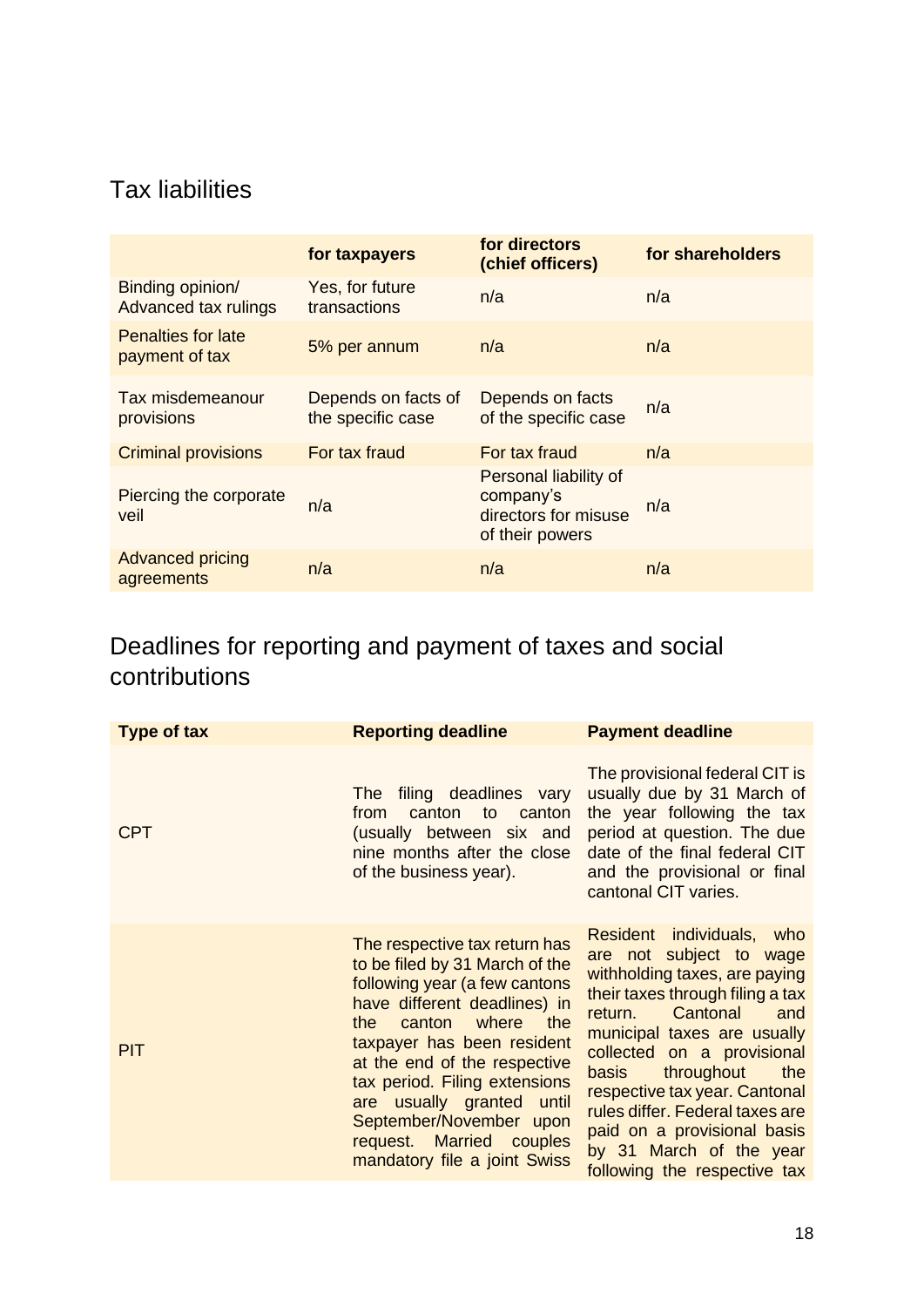| <b>PIT</b><br>(continued)   | tax return and are assessed<br>together.                                                                  | year. Final tax payments or<br>tax refunds are due once the<br>tax return has been finally<br>assessed by the authorities.<br>If there is a balance in favour<br>of the tax authorities (i.e. the<br>final tax liability minus any<br>pre-payments),<br>interest is<br>usually levied between a<br>certain due date and the date<br>of l<br>the<br>assessment<br>as<br>compensation for being able<br>to use these monies in this<br>for<br>private<br>period<br>investments. Payment due<br>date after having received<br>the final tax assessment and<br>bill is usually 30 days. After<br>this, late payment interest is<br>normally levied. |
|-----------------------------|-----------------------------------------------------------------------------------------------------------|-------------------------------------------------------------------------------------------------------------------------------------------------------------------------------------------------------------------------------------------------------------------------------------------------------------------------------------------------------------------------------------------------------------------------------------------------------------------------------------------------------------------------------------------------------------------------------------------------------------------------------------------------|
| <b>VAT</b>                  | 2 months after the end of the<br>assessment<br>quarter<br>(quarterly filings).                            | 30 days after submitting the<br>quarterly return.                                                                                                                                                                                                                                                                                                                                                                                                                                                                                                                                                                                               |
| <b>Social contributions</b> | <b>Different</b><br>deadlines<br>depending on social security<br>institution but at least once a<br>year. | 30 days after<br>submitting<br>deadline.                                                                                                                                                                                                                                                                                                                                                                                                                                                                                                                                                                                                        |
|                             |                                                                                                           |                                                                                                                                                                                                                                                                                                                                                                                                                                                                                                                                                                                                                                                 |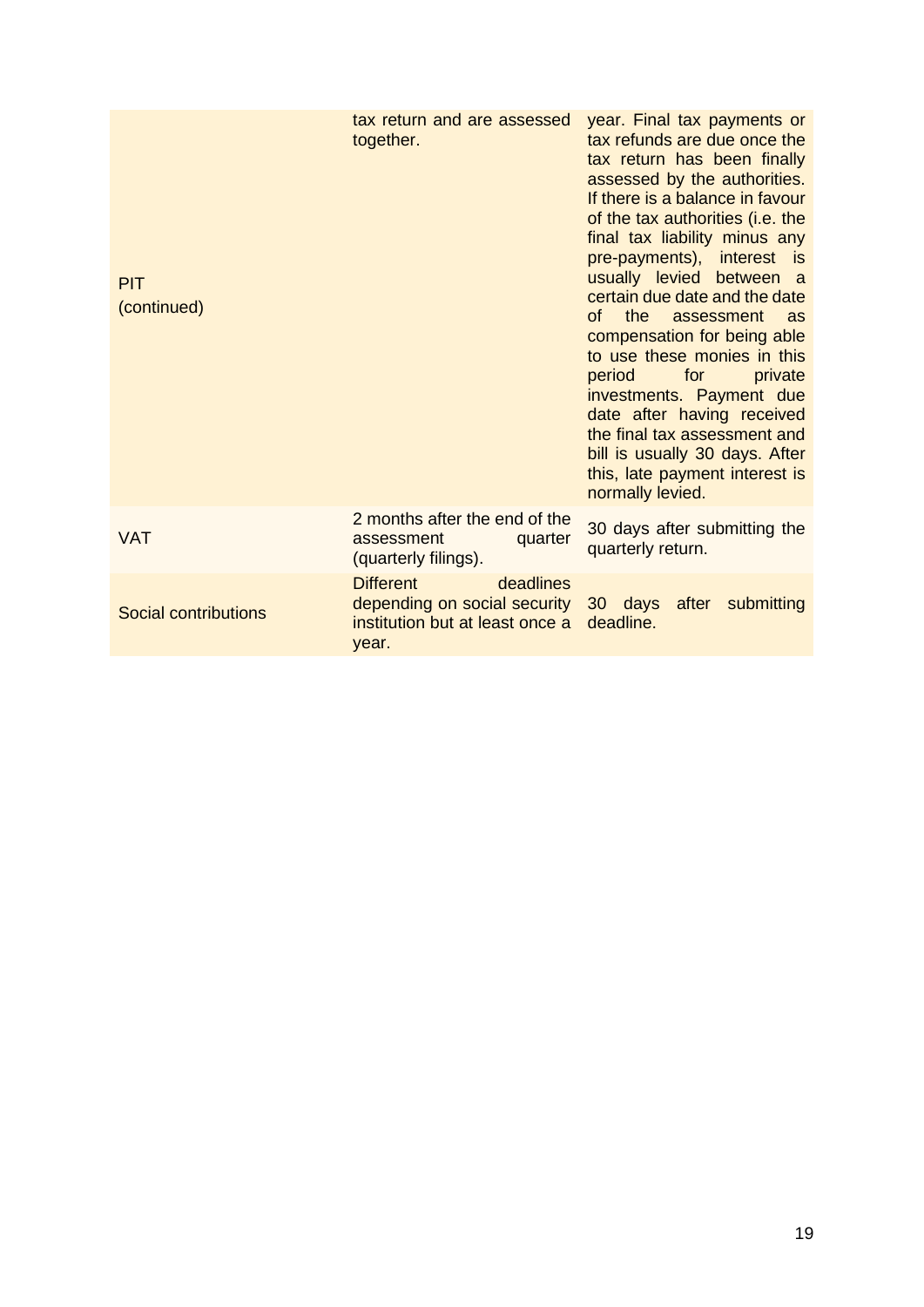## Double taxation treaties

|                                                     |                             | <b>Dividends</b> | <b>Royalties</b>                         | <b>Interest</b>  |                  |
|-----------------------------------------------------|-----------------------------|------------------|------------------------------------------|------------------|------------------|
|                                                     | <b>Substantial holdings</b> |                  |                                          |                  |                  |
| <b>Country</b>                                      | <b>Portfolio</b><br>(%)     | (%)              | <b>Minimum</b><br>shareholding<br>$(\%)$ | (%)              | (%) (1)          |
| <b>Resident</b><br>corporations<br>and individuals  | 0/35(2)                     | $\overline{0}$   | (3)                                      | $\overline{0}$   | $\overline{0}$   |
| Non-resident<br>corporations<br>and<br>individuals: |                             |                  |                                          |                  |                  |
| Non-treaty                                          | 35                          | 35               |                                          | 0/35(15)         | $\overline{0}$   |
| Treaty:                                             |                             |                  |                                          | 10               | 10               |
| Albania                                             | 15                          | 5                | 25                                       | 5                | $\mathbf 0$      |
| Algeria                                             | 15                          | 5                | 20                                       | 10               | $\mathbf 0$      |
| Argentina                                           | 15                          | 10               | 25                                       | 12               | $\mathbf 0$      |
| Armenia                                             | 15                          | 5                | 25                                       | 10               | $\mathbf 0$      |
| <b>Australia</b>                                    | 15                          | 5                | 10                                       | 10               | $\boldsymbol{0}$ |
| Austria *                                           | 15                          | $\mathbf 0$      | 20                                       | $\overline{0}$   | $\mathbf 0$      |
| Azerbaijan                                          | 15                          | 5(4)             | 20(4)                                    | 10               | $\mathbf 0$      |
| <b>Bangladesh</b>                                   | 15                          | 10               | 20                                       | 10               | $\mathbf 0$      |
| <b>Belarus</b>                                      | 15                          | 5                | 25                                       | 8                | $\boldsymbol{0}$ |
| Belgium <sup>*</sup>                                | 15                          | 0(5)             | 10(5)                                    | 10               | $\mathbf 0$      |
| Bulgaria <sup>*</sup>                               | 10                          | 0(5)             | 10(5)                                    | 5                | $\overline{0}$   |
| Canada                                              | 15                          | 5                | 10                                       | 10               | $\mathbf 0$      |
| <b>Chile</b>                                        | 15                          | n/a              | n/a                                      | 15               | $\boldsymbol{0}$ |
| China                                               | 10                          | 5                | 25                                       | 10               | $\mathbf 0$      |
| Colombia                                            | 15                          | $\mathbf 0$      | 20                                       | 10               | $\mathbf 0$      |
| Croatia *                                           | 15                          | 5                | 25                                       | 5                | $\mathbf 0$      |
| Cyprus <sup>*</sup>                                 | 15                          | 0(5)             | 10(5)                                    | $\mathbf 0$      | $\pmb{0}$        |
| <b>Czech</b><br>Republic <sup>*</sup>               | 15                          | 0(5)             | 10(5)                                    | $\boldsymbol{0}$ | $\pmb{0}$        |
| Denmark*                                            | 15                          | $\pmb{0}$        | 10                                       | $\pmb{0}$        | $\pmb{0}$        |
| Ecuador                                             | 15                          | n/a              | n/a                                      | 10               | $\pmb{0}$        |
| Egypt                                               | 15                          | 5                | 25                                       | 15               | $\boldsymbol{0}$ |
| Estonia *                                           | 10                          | 0(5)             | 10(5)                                    | $\pmb{0}$        | $\pmb{0}$        |
| Finland*                                            | 10                          | $\mathbf 0$      | 10                                       | 0                | $\pmb{0}$        |
| France *                                            | 15                          | 0/15(6)          | 10                                       | $\pmb{0}$        | $\pmb{0}$        |
| Georgia                                             | 10                          | $\mathbf 0$      | 10                                       | 0                | $\pmb{0}$        |
| Germany*                                            | 15                          | 0(5)             | 10(5)                                    | $\pmb{0}$        | $\pmb{0}$        |
| Ghana                                               | 15                          | $\mathbf 5$      | 10                                       | 10               | $\pmb{0}$        |
| Greece*                                             | 15                          | 5                | 25                                       | $\overline{7}$   | $\pmb{0}$        |
| Hong Kong                                           | 10                          | $\pmb{0}$        | 10 <sup>1</sup>                          | 0                | $\pmb{0}$        |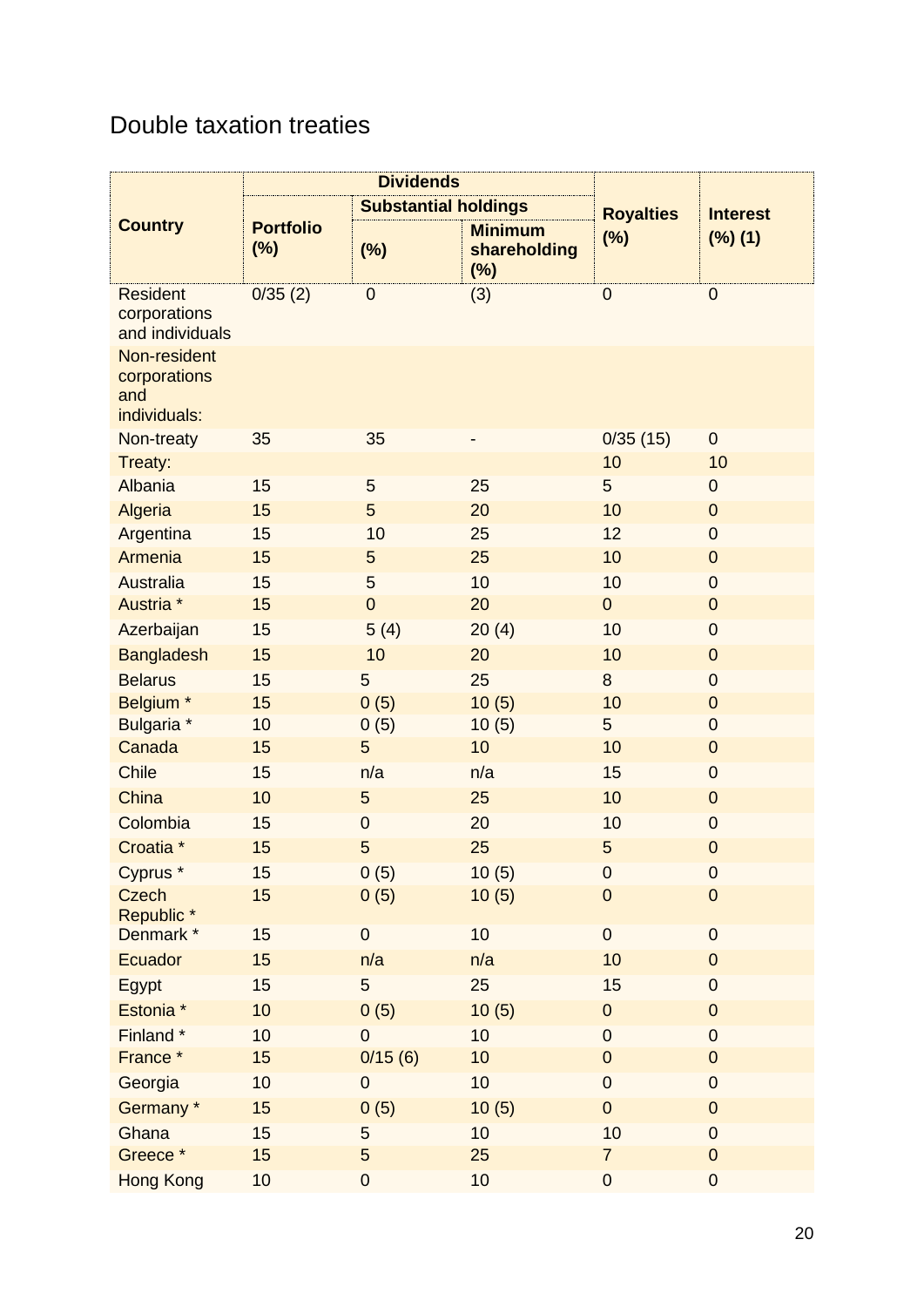|                           |                         | <b>Dividends</b>            |                                       |                  |                            |
|---------------------------|-------------------------|-----------------------------|---------------------------------------|------------------|----------------------------|
|                           |                         | <b>Substantial holdings</b> |                                       | <b>Royalties</b> | <b>Interest</b><br>(%) (1) |
| <b>Country</b>            | <b>Portfolio</b><br>(%) | (%)                         | <b>Minimum</b><br>shareholding<br>(%) | (%)              |                            |
| Hungary *                 | 15                      | $\overline{0}$              | 10                                    | $\mathbf 0$      | $\overline{0}$             |
| Iceland                   | 15                      | 0(5)                        | 10(5)                                 | $\mathbf 0$      | $\mathbf 0$                |
| India                     | 10                      | n/a                         | n/a                                   | 10               | $\pmb{0}$                  |
| Indonesia                 | 15                      | 10                          | 25                                    | 10               | $\pmb{0}$                  |
| Iran                      | 15                      | 5                           | 15                                    | 10               | $\mathbf 0$                |
| Ireland *                 | 15                      | $\mathbf 0$                 | 10                                    | $\overline{0}$   | $\boldsymbol{0}$           |
| <b>Israel</b>             | 15                      | 5                           | 10                                    | 10               | $\mathbf 0$                |
| Italy *                   | 15                      | n/a                         | n/a                                   | 12,5             | $\pmb{0}$                  |
| <b>Ivory Coast</b>        | 15                      | n/a                         | n/a                                   | 15               | $\pmb{0}$                  |
| Jamaica                   | 15                      | 10                          | 10                                    | 10               | $\boldsymbol{0}$           |
| Japan                     | 10                      | 5/0(7)                      | 10/50(7)                              | 10               | $\mathbf 0$                |
| <b>Kazakhstan</b>         | 15                      | 5                           | 10                                    | 10               | $\pmb{0}$                  |
| Korea (South)             | 15                      | 5                           | 10                                    | 5/10(22)         | $\pmb{0}$                  |
| Kosovo (17)               | 15                      | 5(5)                        | 25(5)                                 | 5                | $\boldsymbol{0}$           |
| <b>Kuwait</b>             | 15                      | n/a                         | n/a                                   | 10               | $\mathbf 0$                |
| Kyrgyzstan                | 15                      | 5                           | 25                                    | 5                | $\pmb{0}$                  |
| Latvia * (18)             | 15                      | 0(5)                        | 10(5)                                 | 0/10(14)         | $\pmb{0}$                  |
| Liechtenstein             | 15                      | $\boldsymbol{0}$            | 10(5)                                 | $\mathbf 0$      | $\boldsymbol{0}$           |
| Lithuania *               | 15                      | 5                           | 20                                    | 10               | $\boldsymbol{0}$           |
| Luxembourg <sup>*</sup>   | 15                      | 0/5(8)                      | 10                                    | 10               | $\boldsymbol{0}$           |
| Malawi (16)               | 15                      | $\mathbf 0$                 | 10                                    | $\boldsymbol{0}$ | $\pmb{0}$                  |
| <b>Malaysia</b>           | 15                      | 5                           | 25                                    | 10               | $\pmb{0}$                  |
| Malta *                   | 15                      | 0(5)                        | 10(5)                                 | 10               | $\boldsymbol{0}$           |
| <b>Mexico</b>             | 15                      | $\overline{0}$              | 10 <sub>1</sub>                       | 10               | $\boldsymbol{0}$           |
| Moldova                   | 15                      | 5                           | 25                                    | 10               | $\boldsymbol{0}$           |
| <b>Mongolia</b>           | 15                      | 5                           | 25                                    | 10               | $\pmb{0}$                  |
| Montenegro                | 15                      | 5                           | 20                                    | 10               | $\mathbf 0$                |
| <b>Morocco</b>            | 15                      | $\overline{7}$              | 25                                    | 10               | $\pmb{0}$                  |
| Netherlands*              | 15                      | $\boldsymbol{0}$            | 10                                    | $\overline{0}$   | $\pmb{0}$                  |
| <b>New Zealand</b>        | 15                      | n/a                         | n/a                                   | 10               | $\pmb{0}$                  |
| <b>North</b><br>Macedonia | 15                      | 5                           | 25                                    | 10               | $\boldsymbol{0}$           |
| <b>Norway</b>             | 15                      | $\pmb{0}$                   | 10                                    | $\mathbf 0$      | $\overline{0}$             |
| Oman                      | 15                      | 5                           | 10 <sup>1</sup>                       | 0/5(14)          | 8                          |
| Pakistan                  | 20                      | 10                          | 20                                    | 10               | $\pmb{0}$                  |
| Peru                      | 15                      | 10                          | 10 <sup>1</sup>                       | 15               | $\mathbf 0$                |
| <b>Philippines</b>        | 15                      | 10                          | 10                                    | 10               | $\pmb{0}$                  |
| Poland*                   | 15                      | 0(9)                        | 10(9)                                 | 0/5(13)          | $\pmb{0}$                  |
| Portugal *                | 15                      | 0(9)                        | 25(9)                                 | 10               | $\pmb{0}$                  |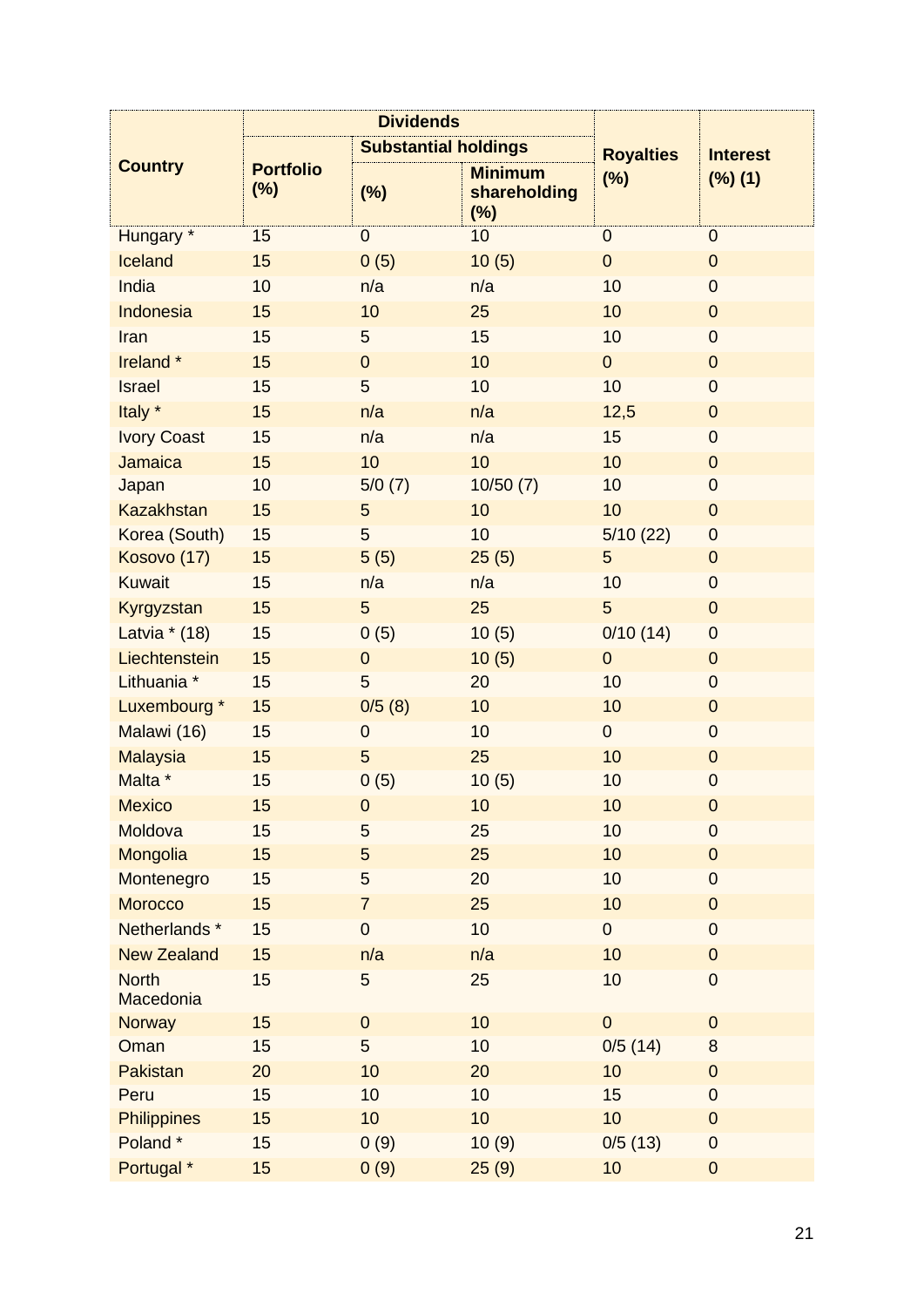|                                       | <b>Dividends</b>        |                             |                                          |                  |                 |
|---------------------------------------|-------------------------|-----------------------------|------------------------------------------|------------------|-----------------|
| <b>Country</b>                        |                         | <b>Substantial holdings</b> |                                          | <b>Royalties</b> | <b>Interest</b> |
|                                       | <b>Portfolio</b><br>(%) | (%)                         | <b>Minimum</b><br>shareholding<br>$(\%)$ | $(\%)$           | (%) (1)         |
| Qatar                                 | 15                      | 5/10(10)                    | 10                                       | $\mathbf 0$      | $\mathbf 0$     |
| Romania *                             | 15                      | $\mathbf 0$                 | 25                                       | 0/5(14)          | $\pmb{0}$       |
| <b>Russia</b>                         | 15                      | 5(11)                       | 20(11)                                   | $\overline{0}$   | $\pmb{0}$       |
| Serbia                                | 15                      | 5                           | 20                                       | 10               | $\mathbf 0$     |
| Singapore                             | 15                      | 5                           | 10                                       | 5                | $\mathbf 0$     |
| Slovakia *                            | 15                      | 0                           | 10                                       | 0/5(14)          | $\mathbf 0$     |
| Slovenia *                            | 15                      | $\pmb{0}$                   | 25                                       | 0/5(14)          | $\pmb{0}$       |
| South Africa                          | 15                      | 5                           | 20                                       | 5                | 0               |
| Spain *                               | 15                      | 0(5)                        | 10(5)                                    | $\mathbf 0$      | $\pmb{0}$       |
| Sri Lanka                             | 15                      | 10                          | 25                                       | 10               | $\mathbf 0$     |
| Sweden <sup>*</sup>                   | 15                      | $\mathbf 0$                 | 10                                       | $\mathbf 0$      | $\pmb{0}$       |
| <b>Taiwan</b><br>(Chinese<br>Taipei)  | 15                      | 10                          | 20                                       | 10               | $\pmb{0}$       |
| <b>Tajikistan</b>                     | 15                      | 5                           | 20                                       | 10               | $\pmb{0}$       |
| <b>Thailand</b>                       | 15                      | 10                          | 10                                       | 15               | 0               |
| <b>Trinidad and</b><br>Tobago         | 20                      | 10                          | 10                                       | 10               | $\pmb{0}$       |
| <b>Tunisia</b>                        | 10                      | N/A                         | N/A                                      | 10               | $\mathbf 0$     |
| <b>Turkey</b>                         | 15                      | 5                           | 20                                       | 10               | $\mathbf 0$     |
| Turkmenistan                          | 15                      | 5                           | 25                                       | 10               | $\mathbf 0$     |
| Ukraine (19)                          | 15                      | 5                           | 20                                       | 10               | $\pmb{0}$       |
| <b>United Arab</b><br><b>Emirates</b> | 15                      | 5                           | 10                                       | 0                | 0               |
| <b>United</b><br>Kingdom * / **       | 15                      | $\mathbf 0$                 | 10                                       | $\pmb{0}$        | $\mathbf 0$     |
| <b>United States</b><br>(20)          | 15                      | 5                           | 10                                       | $\boldsymbol{0}$ | $\pmb{0}$       |
| <b>Uruguay</b>                        | 15                      | 5                           | 25                                       | 10               | $\pmb{0}$       |
| <b>Uzbekistan</b>                     | 15                      | 5                           | 20                                       | 5                | $\mathbf 0$     |
| Venezuela                             | 10                      | $\mathbf 0$                 | 25                                       | 5                | $\pmb{0}$       |
| Vietnam                               | 15                      | 10/7(12)                    | 25/50 (12)                               | 10               | 0               |
| Zambia (21)                           | 15                      | 5(5)                        | 10(5)                                    | 10               | $\pmb{0}$       |

\* Switzerland and the European Union (EU) signed an Agreement regarding the Introduction of the Global Automatic Exchange of Information Standard on 27 May 2015, applicable as of 1 January 2017. The Agreement signed is a protocol of amendment that replaces the Savings Agreement between Switzerland and the European Union, which has applied since 1 July 2005. Article 9 of the Automatic Exchange of Information Agreement (AEOI) provides the same benefits as the former Savings Agreement, as follows: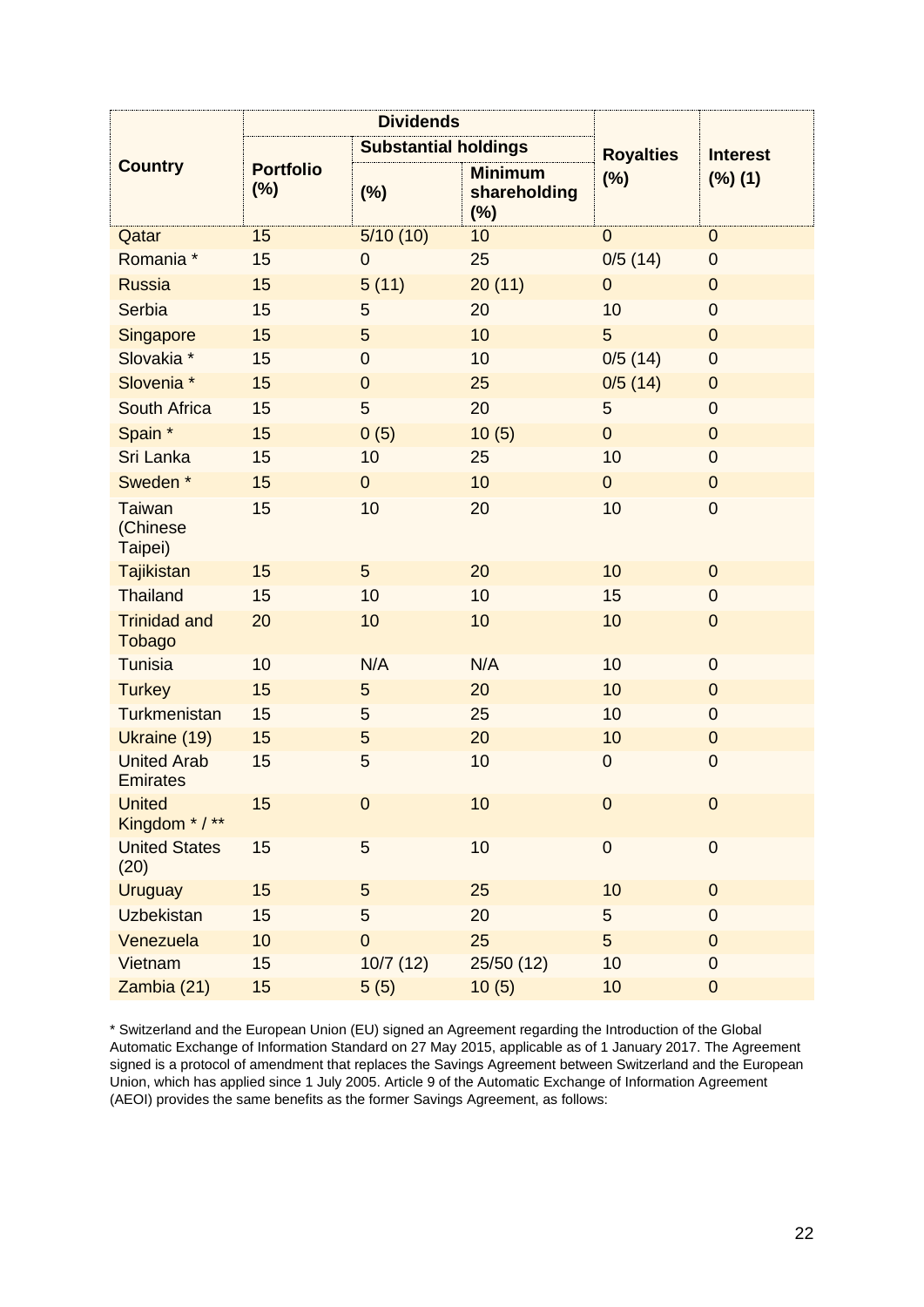Upon request, WHT on interest and royalty payments made between associated companies or their PE resident, respectively situated in Switzerland and the European Union, may be reduced to 0% (reduction at source) in the source state, provided the following key conditions are cumulatively met:

- Direct minimum holding of 25% for at least two years (parent/subsidiary) or direct holding by a third company of minimum 25% in the capital of both companies for at least two years (sister companies).
- Both companies are subject to CIT.

The application of the Bilateral Agreement is subject to foreign and Swiss misuse conditions.

\*\* Upon exit of the United Kingdom from the European Union on 31 January 2020, a transition period running until 31 December 2020 applied during which bilateral agreements between Switzerland and the European Union, including the AEOI between Switzerland and the European Union, continued to apply to the United Kingdom. After this transition period, the AEOI is no longer applicable to the United Kingdom as the treaty with the European Union no longer applies to the United Kingdom. It is worth noting that the treaty with the European Union also applied to Gibraltar as a European territory for whose external relations a member state is responsible. Being that this member state is the United Kingdom, with the exit of the United Kingdom from the European Union, the AEOI no longer applies to Gibraltar either.

DTTs between Switzerland and EU countries with more favourable tax treatment of dividend, interest, and royalty payments remain unaffected.

Notes

- 1. There is no Swiss WHT on royalties, licences, and similar fees payable by Swiss individuals or corporations (provided that the dealing at arm's-length principle is met).
- 2. The statutory Swiss WHT rate of 35% is levied but refunded, provided that the respective earnings are declared as income for tax purposes.
- 3. Between Swiss group companies, Swiss WHT of 35% is usually fully refundable. Furthermore, in many cases, the tax liability can be met by the notification/reporting procedure. For this purpose, a direct investment of at least 20% in the share capital of the payer of the dividend is required
- 4. 20% minimal shareholding plus foreign investment of at least 200,000 United States dollars (USD).
- 5. Only applicable if holding period is at least 12 months.
- 6. 15% residual tax for companies with more than 10% shareholding if the company receiving the dividend is directly or indirectly controlled by a shareholder not resident in the European Union or Switzerland and cannot prove that the company is not set up only to benefit from the 0% WHT on dividends.
- 7. 0% WHT if minimum shareholding is at least 50% for at least six months. 5% WHT if minimum shareholding is at least 10% for at least six months.
- 8. 5% WHT if the shareholding of 10% was held less than two years; 0% WHT if the shareholding of 10% was held longer than two years.
- 9. Only applicable if holding period is at least 24 months.
- 10. 5% WHT if dividend recipient is a corporate body; 10% WHT if dividend recipient is an individual.
- 11. 20% minimal shareholding plus foreign investment of at least CHF 200,000.
- 12. 10% WHT for shareholdings between 25% and 50%; 7% WHT for shareholdings of at least 50%.
- 13. Full relief if paid to a related entity in the form of a corporation.
- 14. 0% WHT if certain criteria are met.
- 15. Switzerland levies a WHT on interest paid on bonds issued in Switzerland and on bank accounts with Swiss banks. Generally, no WHT is levied on interest paid on loans. However, from a Swiss WHT perspective, a loan may be requalified as a bond under certain circumstances.
- 16. Application of the DTT between Switzerland and the United Kingdom.
- 17. The DTT between Switzerland and Kosovo is applicable since 1 January 2019.
- 18. Since 1 January 2019, the residual WHT is 0% on dividends for shareholdings of at least 10% held for a period of at least one year.
- 19. An agreement was signed on 24 January 2019, aiming a modification of the DTT by (i) reducing the percentage of minimum shareholdings from 20% to 10% to benefit from qualifying investment and (ii) setting the residual WHT rate on interest to 5%. The date of entry in force is not yet known.
- 20. Dividends paid to individual pension institutions (in Switzerland, so-called pillar 3a pension funds) are exempt from WHT from 1 January 2020.
- 21. The DTT between Switzerland and Zambia applies since 7 June 2019.
- 22. 5% WHT if paid to a bank.